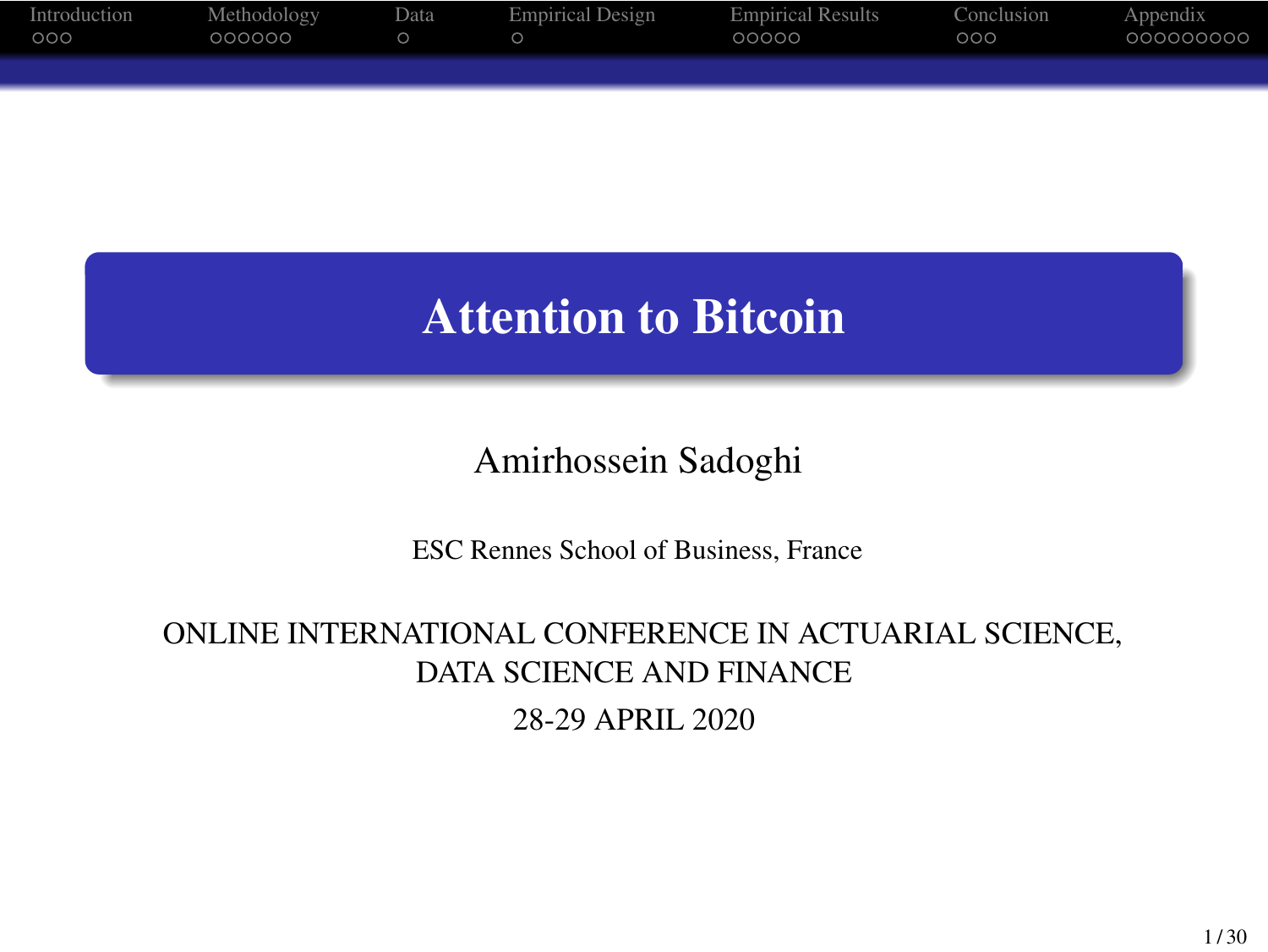#### **Outline**

- <sup>1</sup> Introduction
	- Motivation
- 2 Methodology
	- Text-mining
	- Latent Dirichlet Allocation (LDA)
	- Measure of Information
	- **·** Discontinuity Regression Design
- 3 Data
- 4 Empirical Design
- 5 Empirical Results
	- Results of LDA
	- Results for Bubble Phase
- 6 Conclusion
- 7 Appendix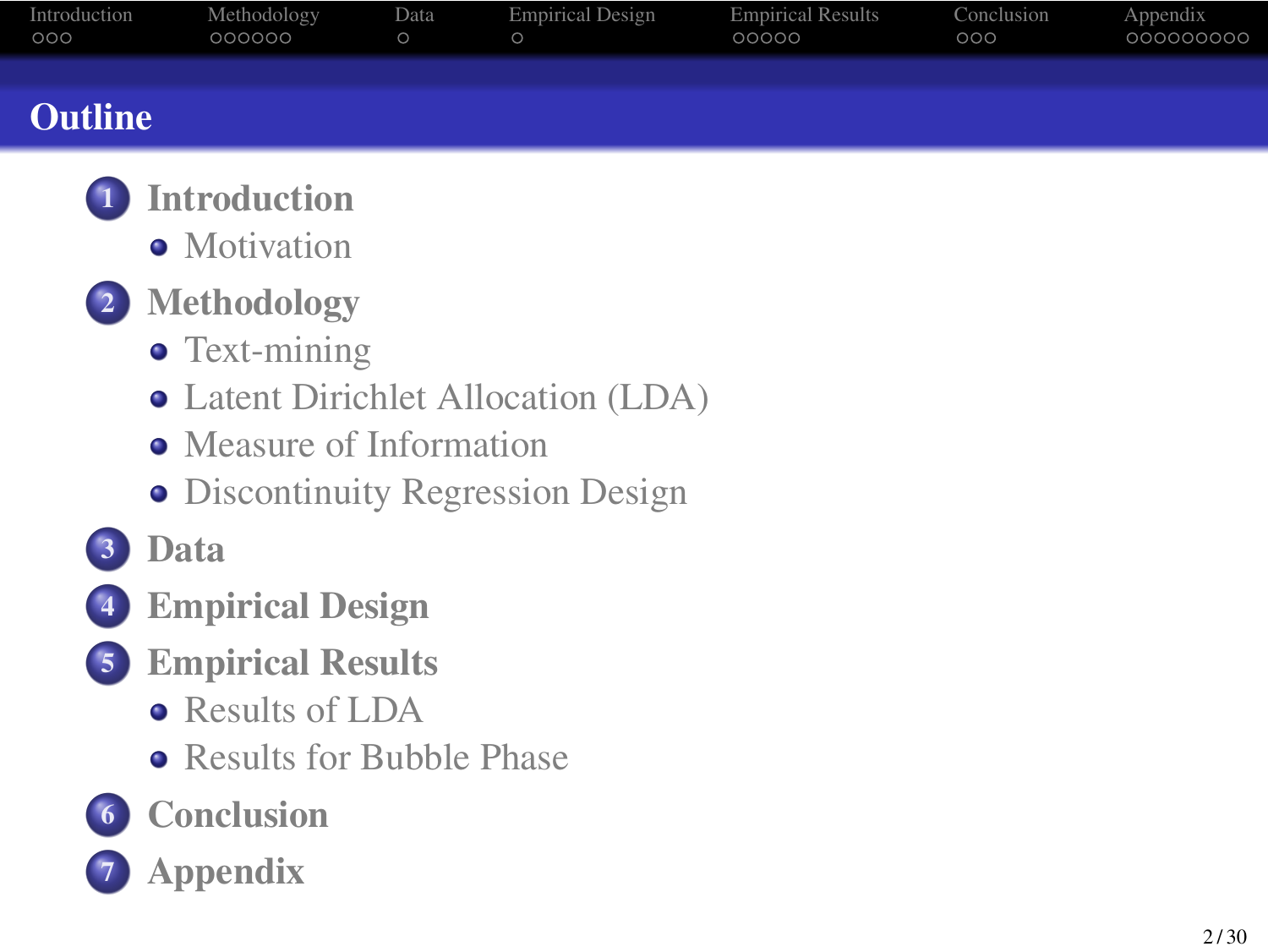#### **Motivation**

- The resilience of bubbles in the markets stems from the attention of market participants;
- The attentions might be governed by media;
- The limited attention or (selective) inattention of investors lead to rational arbitrageurs stay in the market;
- Rational arbitrageurs may know that a market will finally break down;
- In this limited-attention environment, the media which convey specific information
	- I might attract the attention of rational arbitrageurs
	- II facilitate synchronized decisions on entering or exiting such a market.

#### Research Question

*How media exposure with regard to its intrinsic informational content can influence investors to enter or exit the market?*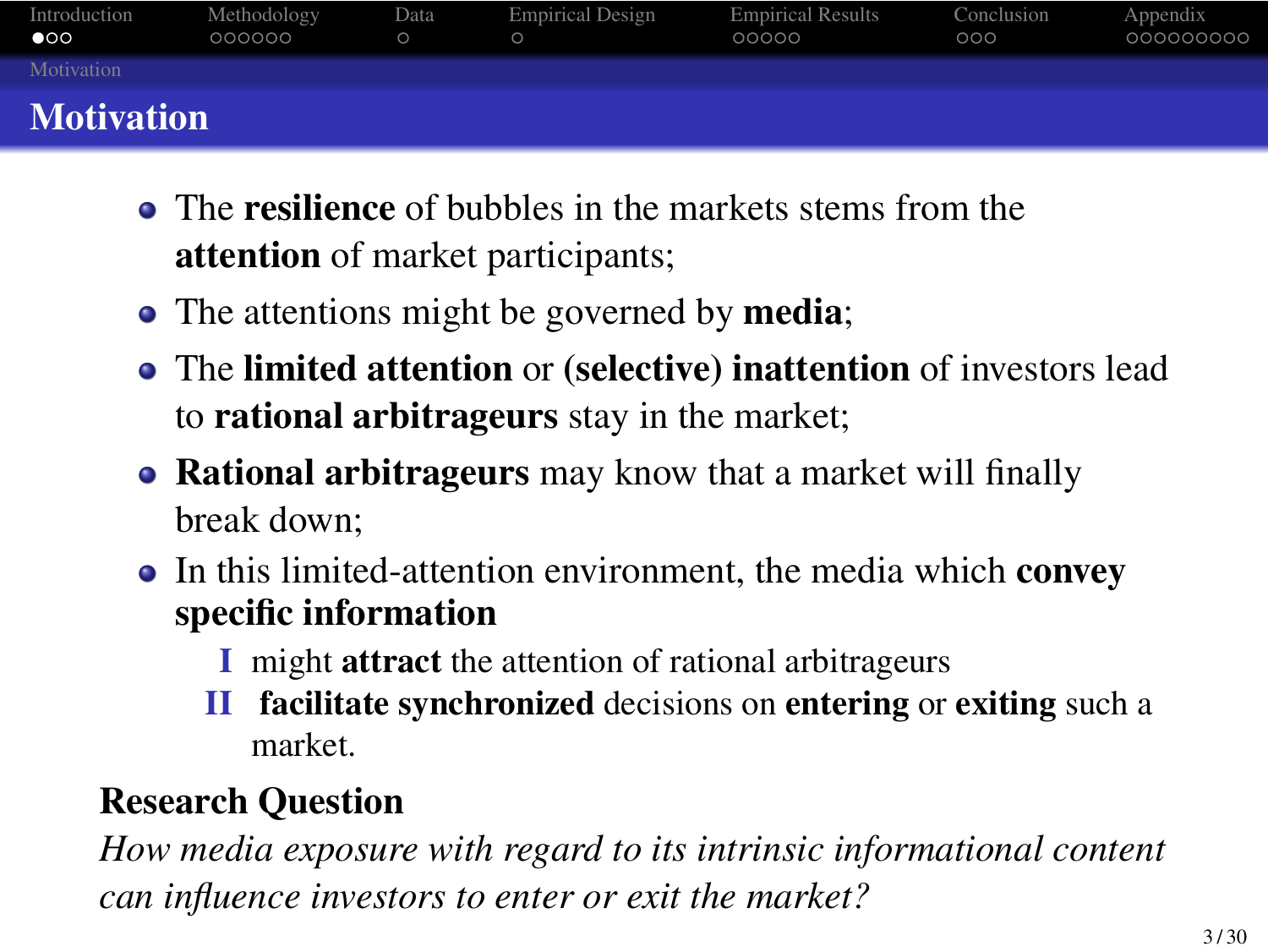- We empirically address above question regarding the causes of the growth and bursting of the Bitcoin bubble;
- We measure attention to news media characterised by entropy or unusualness [Glasserman and Mamaysky(2017)];
- We classify news items on Bitcoin into a group of subjects, then we investigate the effects of each group;
- We develop a new framework based on a set of Regression Discontinuity (RD) experiments associated with attention to news;
- We specify three exogenous cut-off points: around the bubble event as well as before and after the event;
- We then examine how these informational flows behave around the known cut-off points;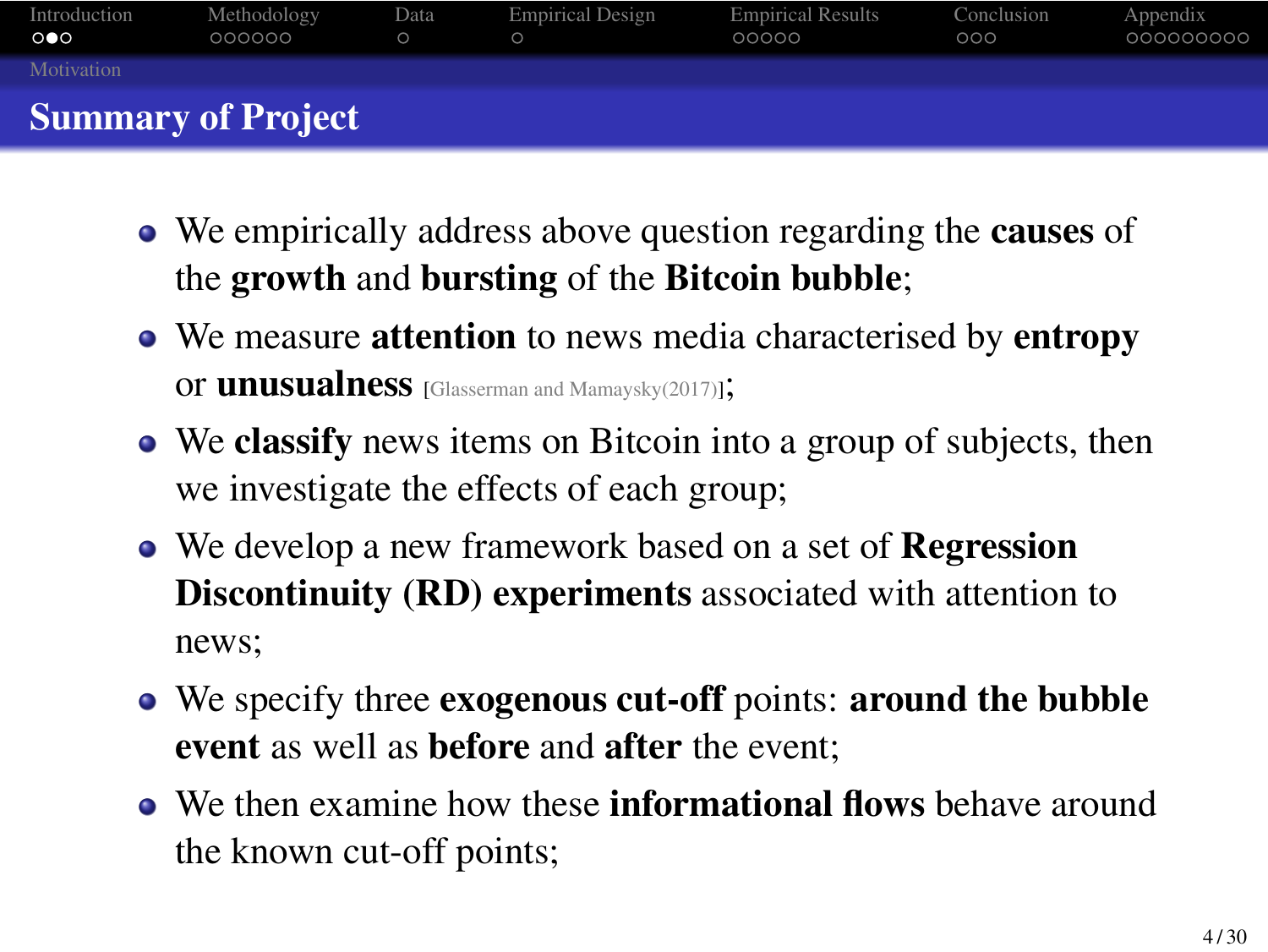Our work is related to several bodies of literature on finance, machine learning:

Literature on implications of attention for stock prices and volume

[Hirshleifer et al.(2009)Hirshleifer, Lim and Teoh, Menzly and Ozbas(2010), Cohen and Frazzini(2008), Odean(1999), Odean(1998), Engelberg and Gao(2011)]

Several theoretical models on the understanding of the underline mechanism of the asset bubble

[Giglio et al.(2016)Giglio, Maggiori and Stroebel, Moinas and Pouget(2013), Lei et al.(2001)Lei, Noussair and Plott],

#### Rational bubble theory:

[Diba and Grossman(1988)]

• LDA model in economic studies:

[Budak et al.(2014)Budak, Goel, Rao and Zervas, Nimark et al.(2016)Nimark, Pitschner et al.,

Bandiera et al.(2017)Bandiera, Hansen, Prat and Sadun, Mueller and Rauh(2018)].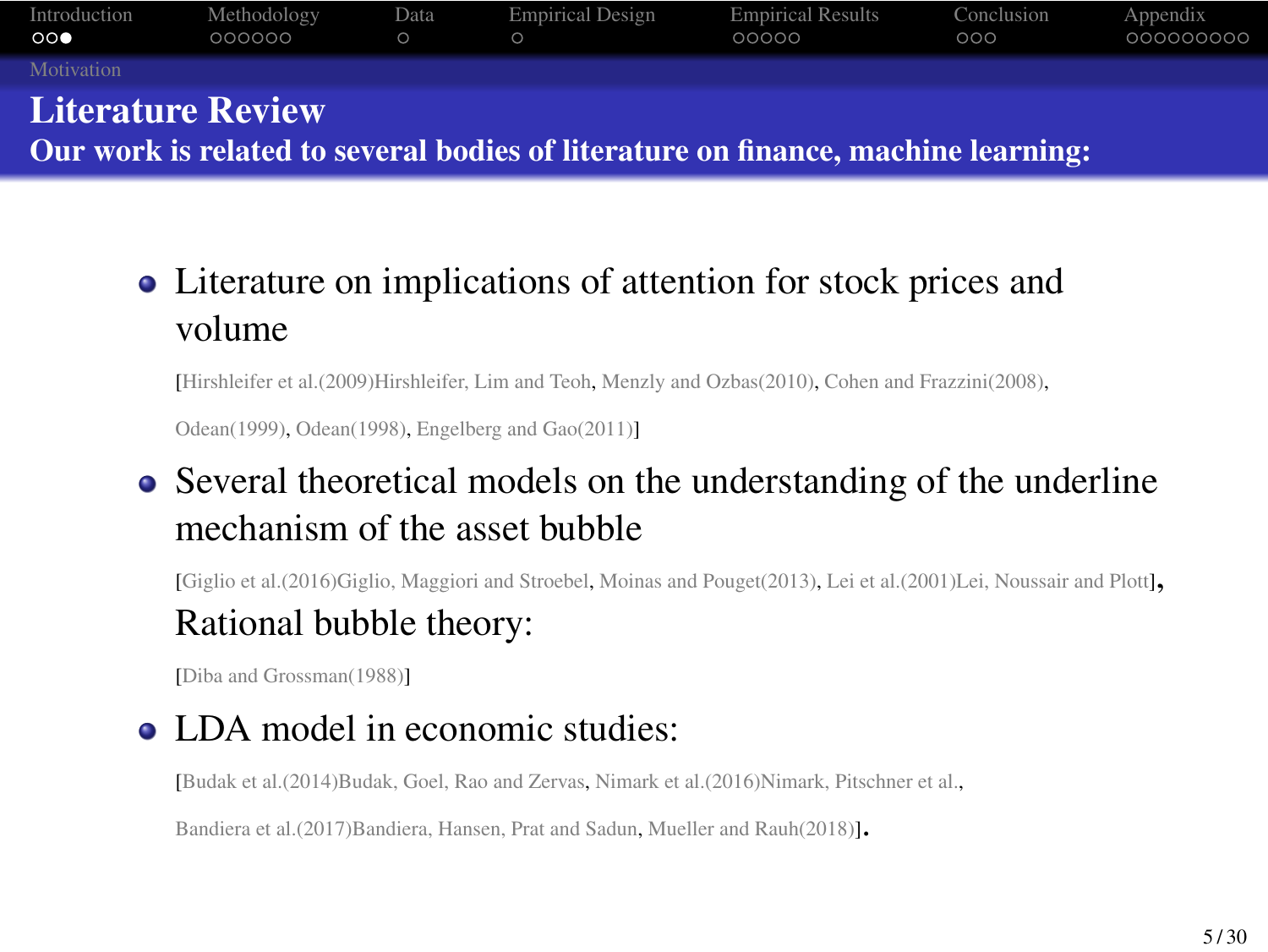Text Mining is the large-scale, automated processing of plain text language in digital form to extract data that is converted into useful quantitative or qualitative information.

#### Soft and Hard Information in Finance

- Growing amount of financial data makes it more and more important to learn how to discover valuable information for financial decision making.
- In finance, there are typically two kinds of information:
	- Soft information: text, including opinions, ideas, and market commentary.
	- Hard information: numerical values, such as financial measures and historical prices.
- Text mining in finance aims to exploit soft information for financial models.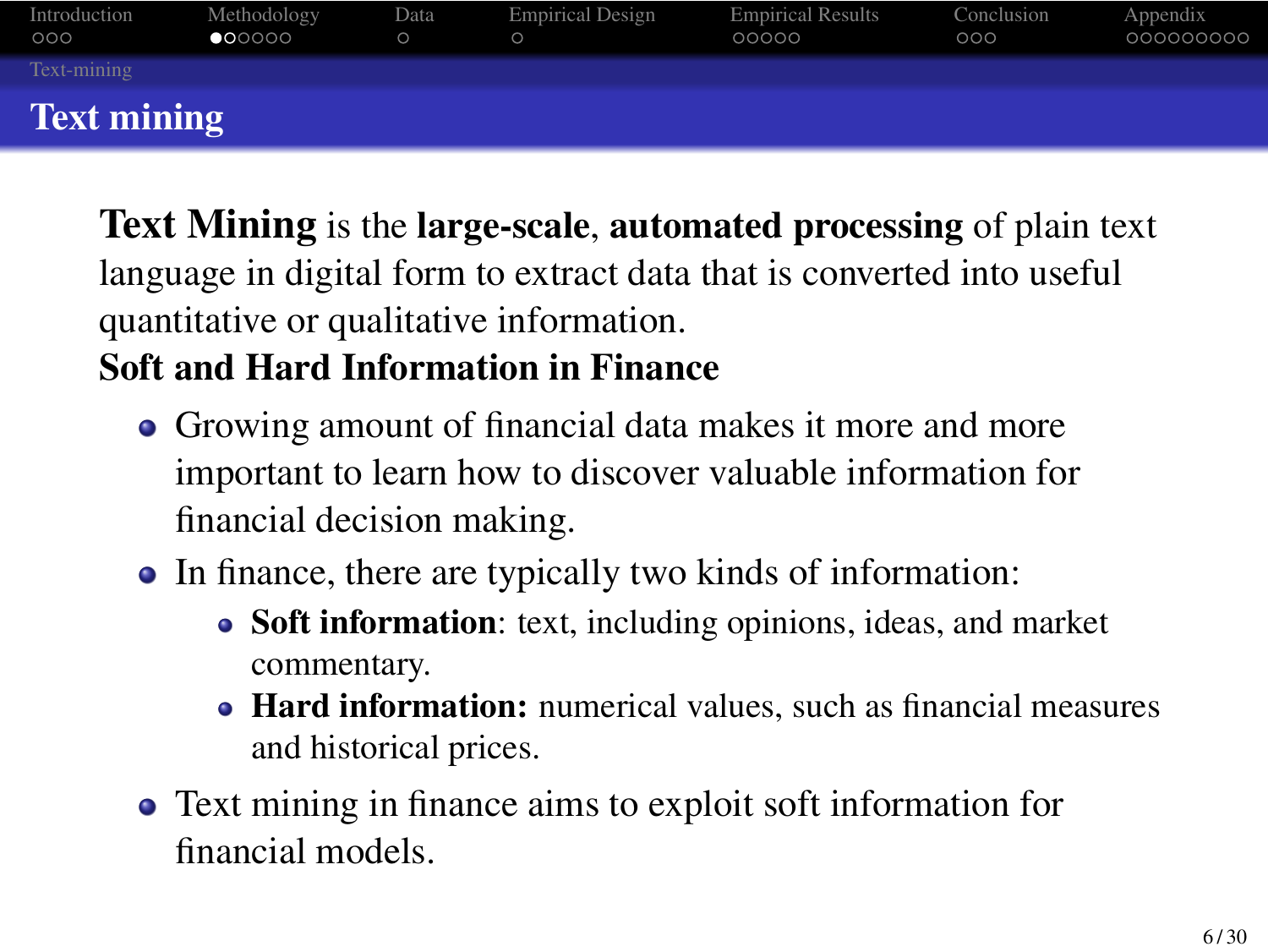

Preprocessing Steps:

- Texts must be tokenized into smaller, more specific text features, such as words or word combinations.
- Removing "stopwords" : words designated in advance to be of no interest, and which are therefore discarded prior to analysis.
- Creating a document-term matrix.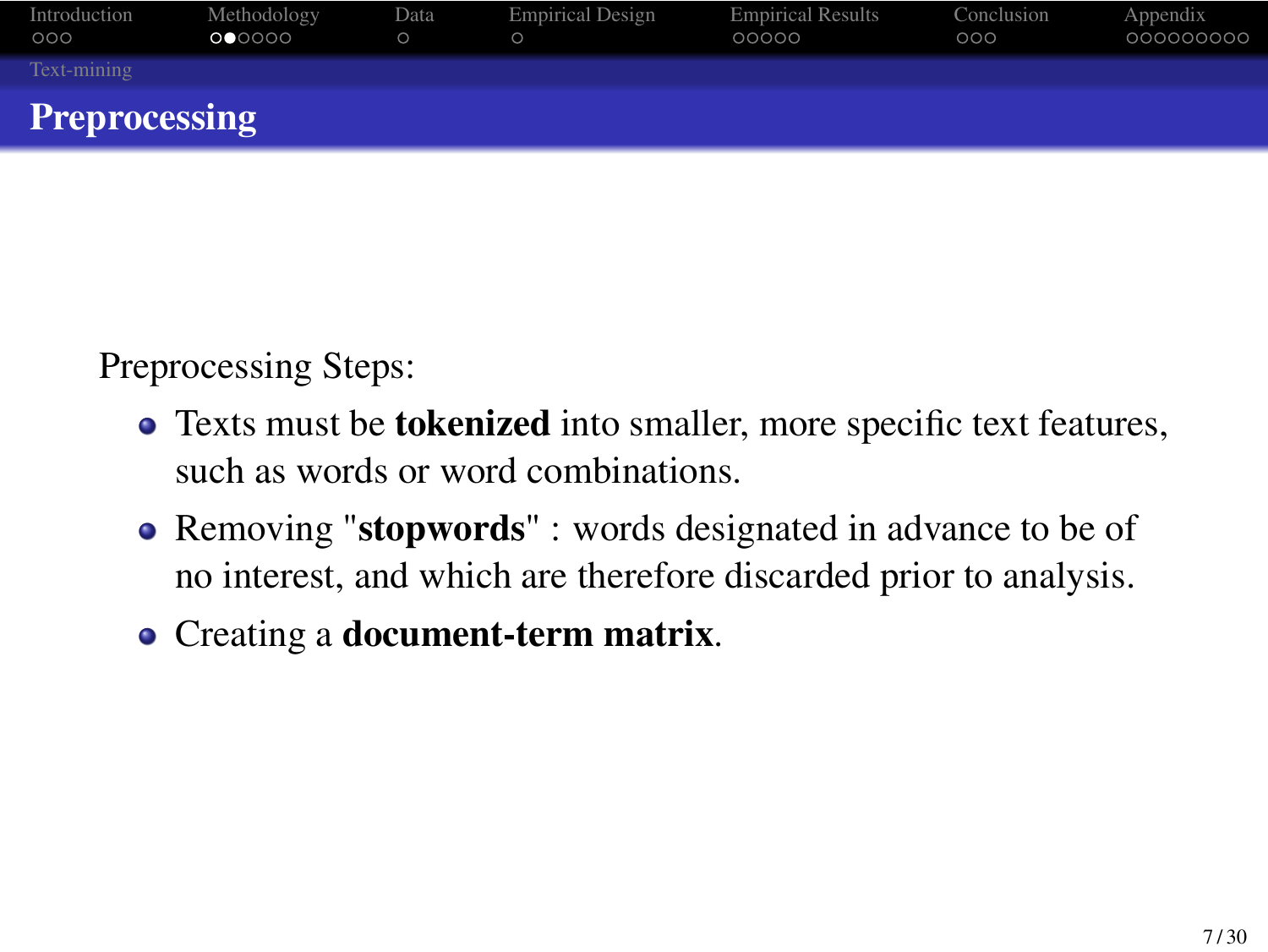#### Introduction Methodology Data Empirical Design Empirical Results Conclusion Appendix Latent Dirichlet Allocation (LDA) Topic Mining and Analysis: Motivation

- Topic: main idea discussed in text data or theme/subject of a discussion or conversation Different Granularities (e.g., topic of a sentence, an article, etc.)
- Topic Modelling (e.g.,[Blei et al.(2003)Blei, Ng and Jordan] ) Extract topics from text data and reveal their patterns; No consideration of time and structure of data;
- Analysis of Causal Topics;
- Many Applications in finance or economics require discovery of topics in text [Budak et al.(2014)Budak, Goel, Rao and Zervas, Nimark et al.(2016)Nimark, Pitschner et al.,

Bandiera et al.(2017)Bandiera, Hansen, Prat and Sadun, Mueller and Rauh(2018)].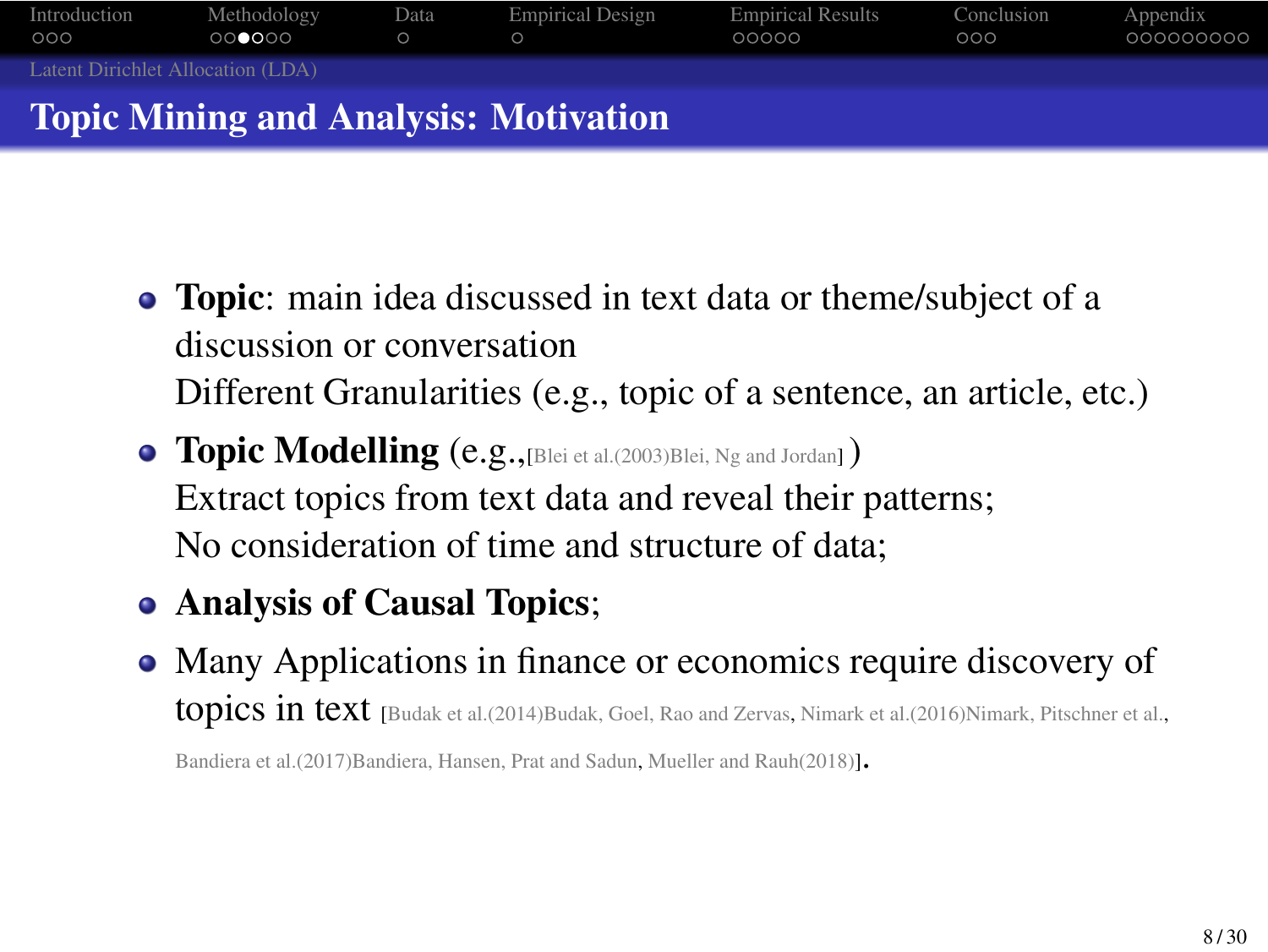#### Introduction Methodology Data Empirical Design Empirical Results Conclusion Appendix Latent Dirichlet Allocation (LDA) LDA model

The LDA model in a hierarchical format:

- $\bullet$  topics are distributed over documents,
- terms are distributed over topics,
- terms are distributed in documents.

$$
P(\varphi, \theta, z, w) = P(\theta)P(\varphi) \prod_{d=1}^{D} P(z|\theta) \prod_{n=1}^{N} P(w|\varphi, z),
$$

*θd*(1:*D*) is the topic distribution of document *d*,

 $\varphi_{k(1:K)}$  is the term distribution of topic *k*,

 $z_{dn(1:D,1:N)}$  is the topic distribution of the term *n* in document *d*,  $w_{dn(1:D,1:N)}$  is the distribution of term *n* in document *d*.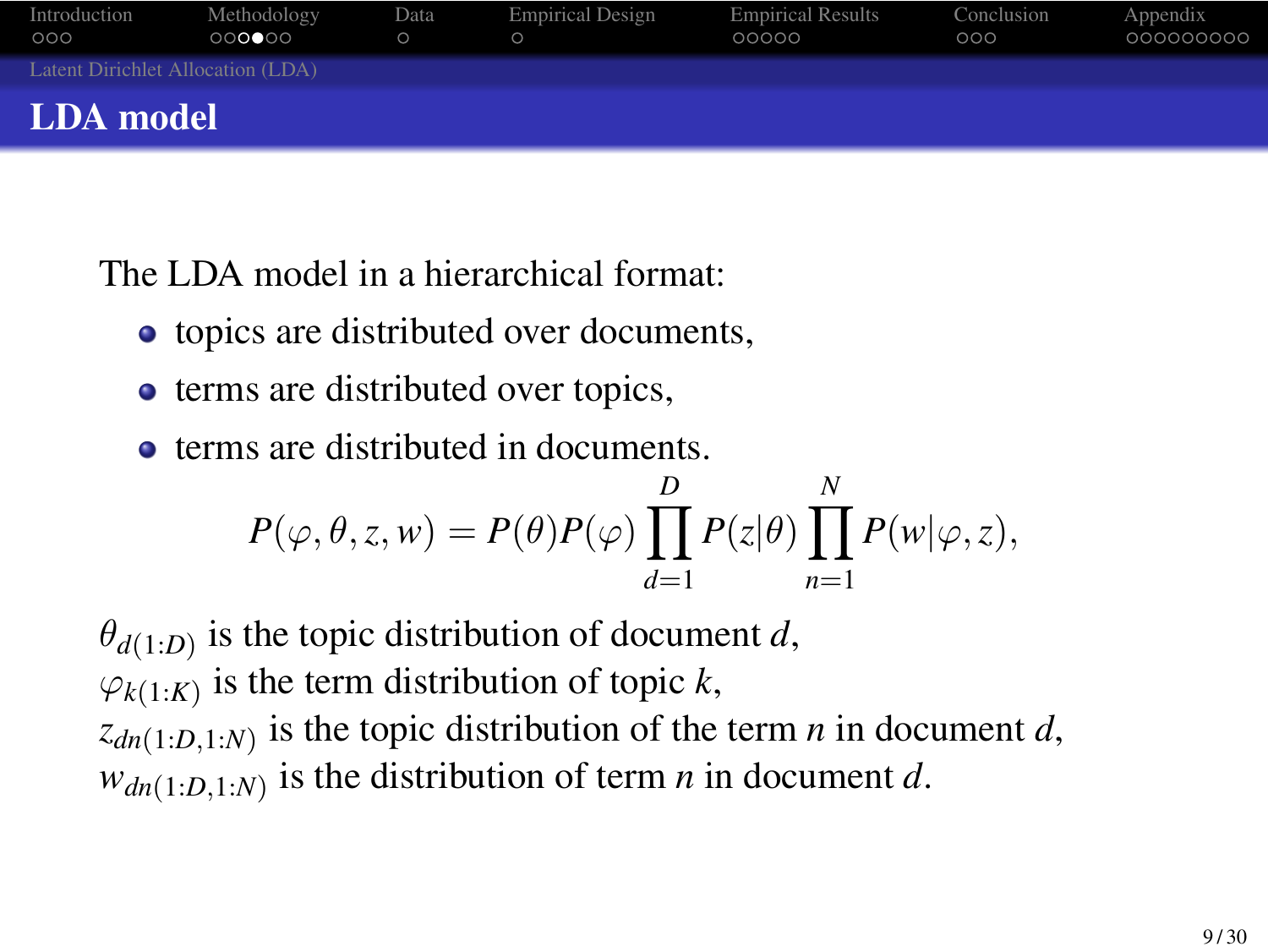

Measuring the entropy of the estimator of the link between topic *k* and document *d* with parameter *θ* [Glasserman and Mamaysky(2017)].

$$
H(\theta_{kd}) = -P(\theta_{kd}) \cdot \log^{-1}(P(\theta_{kd})).
$$

The daily value of intra-day entropy:

$$
\bar{H}(\theta_{kt}) = \frac{\sum_{i=1}^{N_t} H(\theta_{ki})}{N_t},
$$

*Nt* : the number of documents in day *t*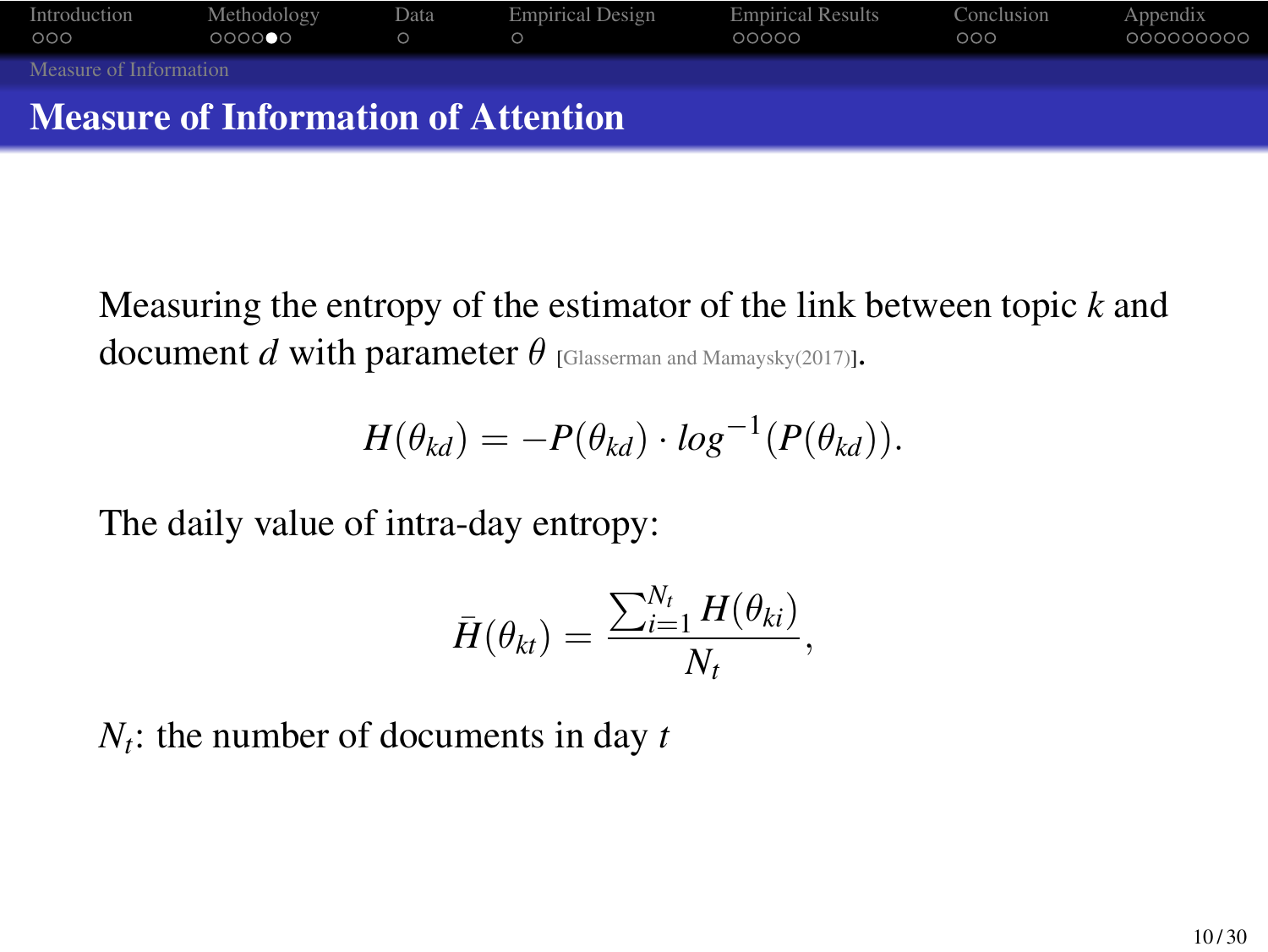#### The Regression Discontinuity Design (RDD)

is a quasi-experimental technique where the assignment of the treatment and control is not random.

- Causal Relationship (LATE: the local average treatment effect)
- Forcing variable an assignment rule that one can use to assign individuals into treatment.
- Known cut-off as a function of one or more continuous variables that generates a discontinuity in the treatment assignment.
- A simple model of RD design with single measured feature:

$$
y = a_0 + Df(x) + u,
$$

where the dependent variable *y* at around the cut-off point.

Exclude all news about Price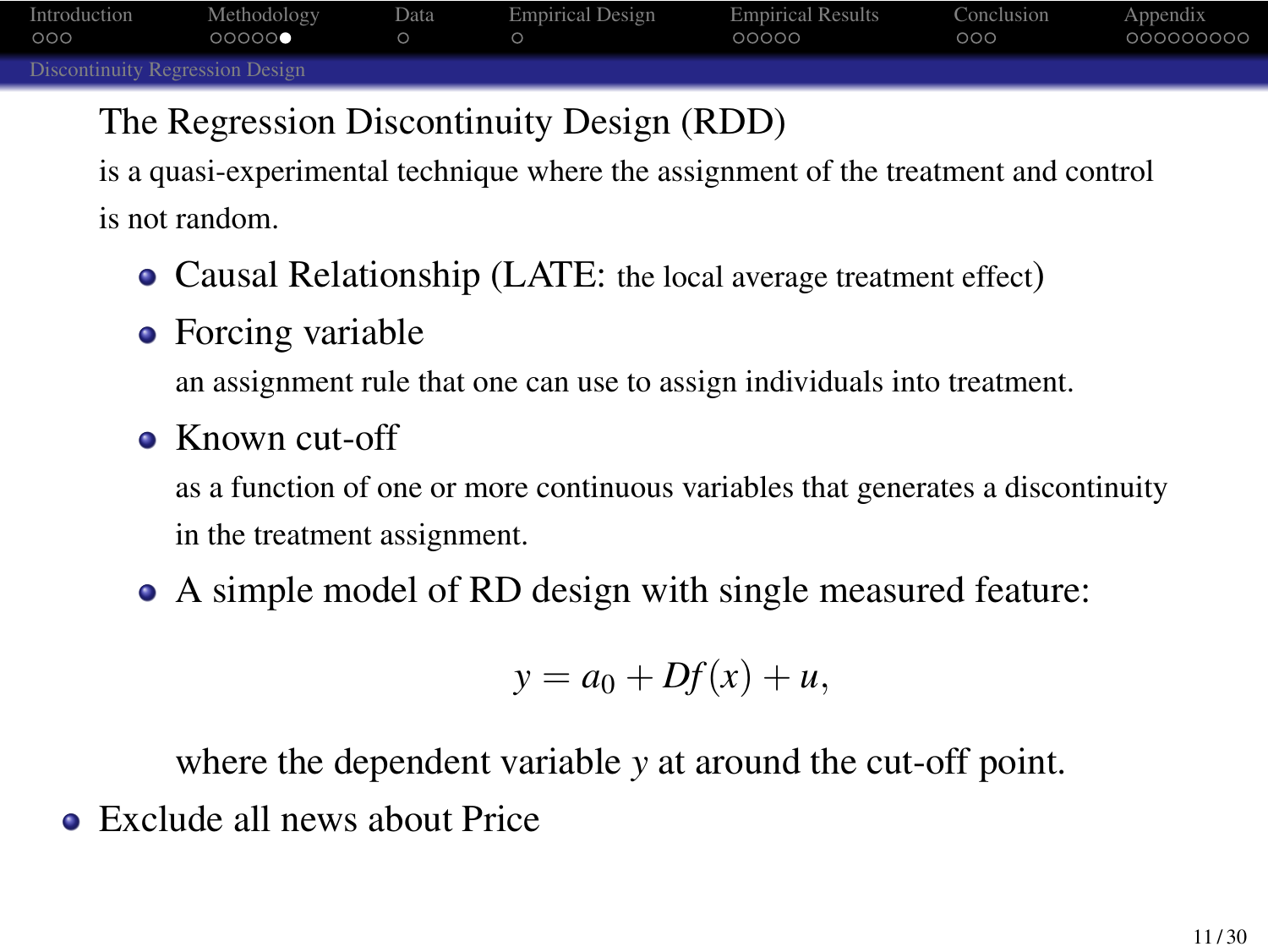- Data sample includes 244,703 online news articles (Jan 2014 to Dec 2018)
- The news dataset includes 11,650 web publications, 22,679 news wires, and 208,217 newsletters.
- Exclude all news about Price



*Figure: Number of News Articles and Price of Bitcoin*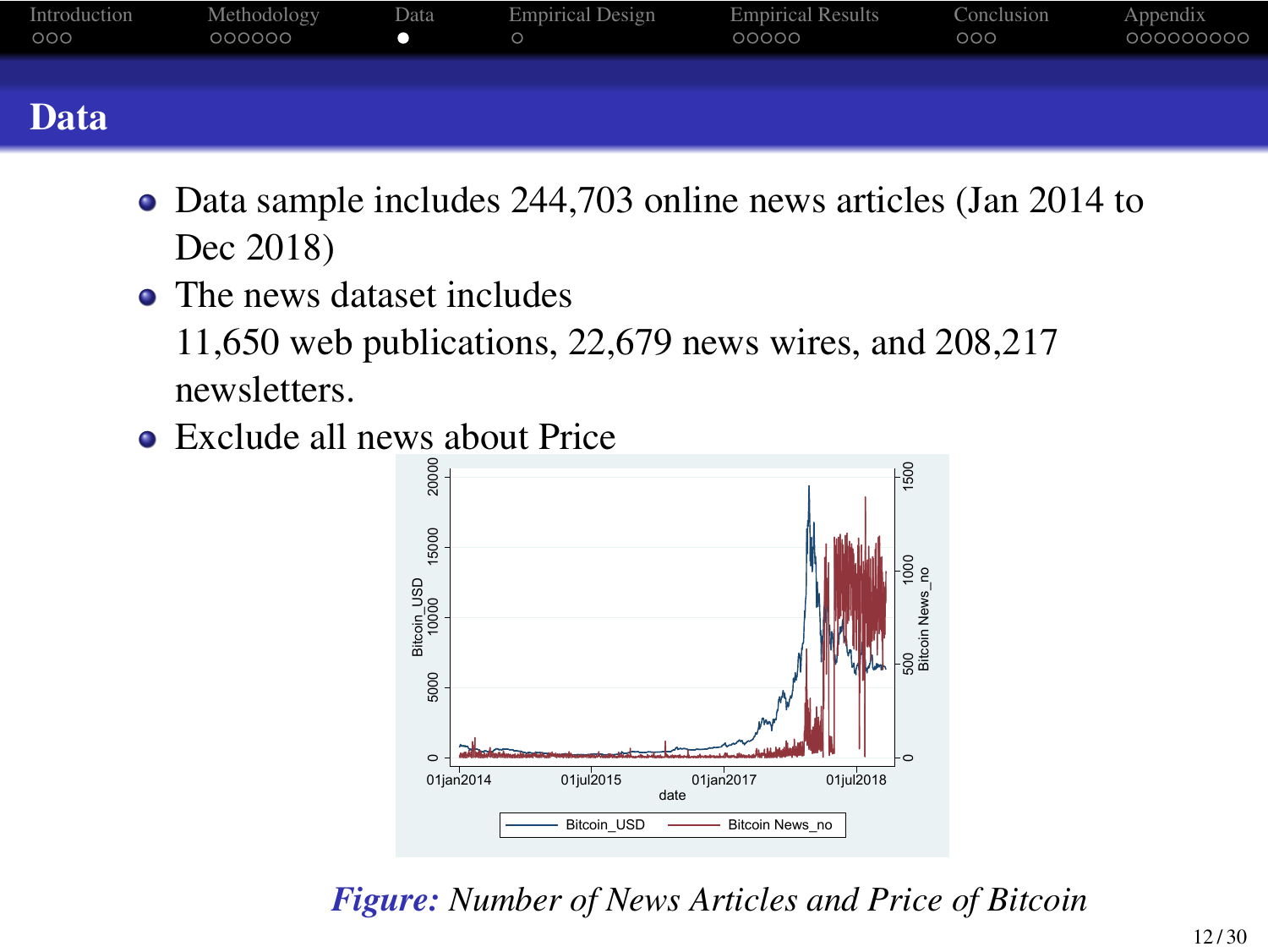Designing several experiments to analyse the effects of attention to Bitcoin in the news media.

- The running variables are taken from textual data and are exogenous.
- Using two days of lagged information on the entropy of news topics as running variables
- Cut-off points are determined independently of the running
	- Bitcoin price hit an all-time high below \$20,000 (Dec 18, 2017)
	- Bitcoin price reached \$1,000 for the first time (Jan 3, 2017).
	- Bitcoin price dropped to below \$6000.
- We apply both fuzzy and sharp RD designs.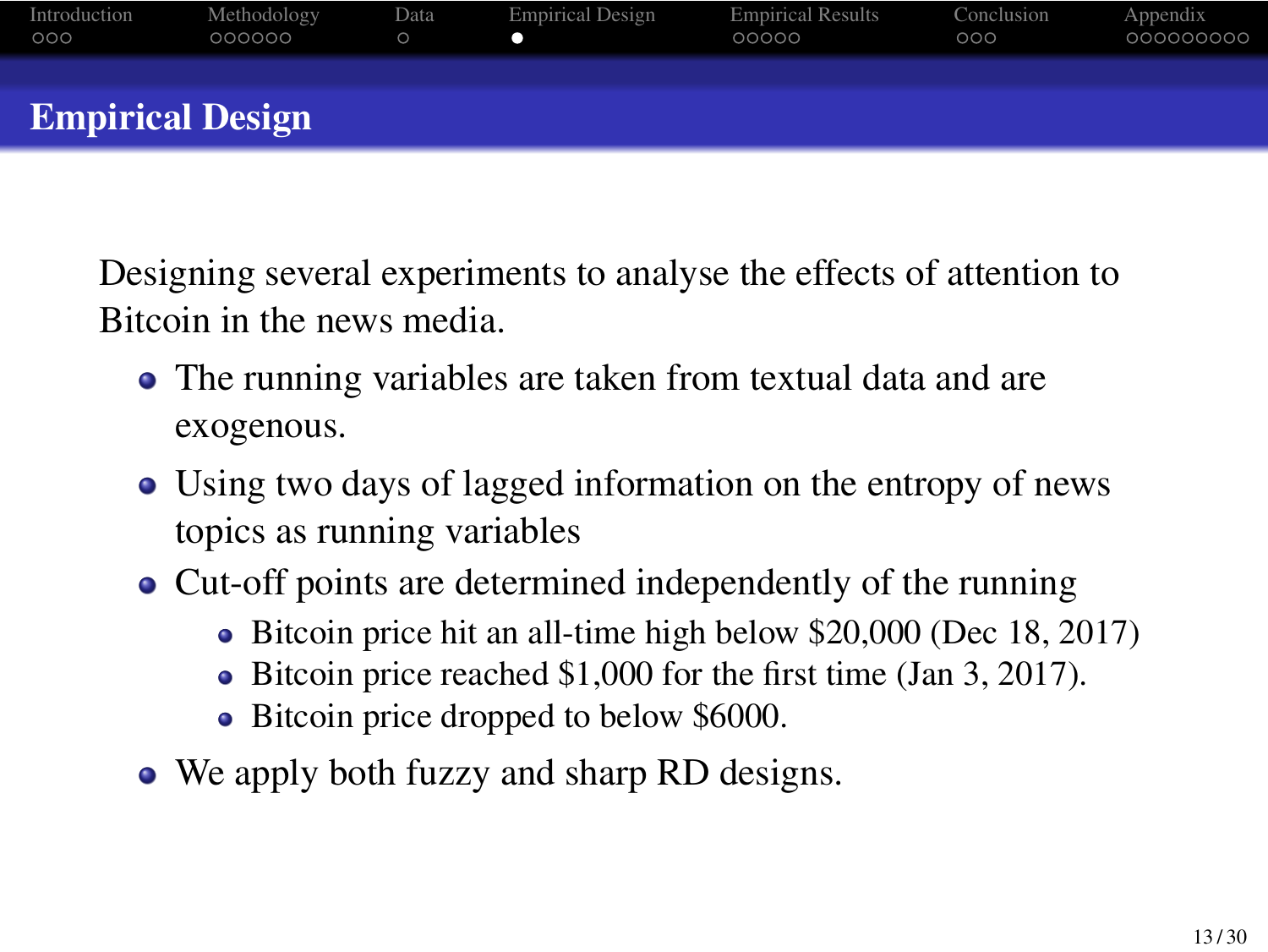| Topic 1:             |           | Topic 2:              |           | Topic 3:                |       | Topic 4:             |           |
|----------------------|-----------|-----------------------|-----------|-------------------------|-------|----------------------|-----------|
| Fintech & Blockchain |           | <b>Stock Exchange</b> |           | Digital Banking-Finance |       | Security Trading     |           |
| Term                 | $\varphi$ | Term                  | $\varphi$ | Term                    | φ     | Term                 | $\varphi$ |
| financial tech       | 0.27      | exchange info         | 0.108     | bank finance            | 0.067 | security trading     | 0.34      |
| digital assets       | 0.201     | stock exchange        | 0.07      | electroniccomme         | 0.058 | associa orga         | 0.236     |
| decentralize         | 0.093     | press release         | 0.042     | consumers               | 0.054 | blogs message        | 0.189     |
| blockchain           | 0.073     | official agreements   | 0.038     | press release           | 0.05  | financial technology | 0.055     |
| token-based          | 0.052     | magers supervisor     | 0.032     | credit card             | 0.047 | coinscoige           | 0.033     |
| market trend         | 0.039     | holding companies     | 0.029     | retailers               | 0.041 | gambling info        | 0.022     |
| bank finance         | 0.037     | mines mining          | 0.028     | entrepreneurship        | 0.039 | gold market          | 0.022     |
| output demand        | 0.028     | stock exchange        | 0.028     | exchange info           | 0.036 | crowd sourcing       | 0.017     |
| economic bubble      | 0.027     | alliance partnership  | 0.024     | electronic wallets      | 0.031 | market               | 0.015     |
| wealthy people       | 0.024     | news briefs           | 0.023     | venture capital         | 0.029 | crowd funding        | 0.014     |
| interviews           | 0.013     | share holders         | 0.022     | mobile application      | 0.028 | gambling info        | 0.012     |
| market changes       | 0.012     | company profits       | 0.02      | mobile application      | 0.023 | market open close    | 0.011     |
| industrial analysts  | 0.011     | stockprice            | 0.02      | internet ralted         | 0.022 | time information     | 0.008     |
| hedge fund           | 0.008     | mines mining          | 0.018     | electronic billing      | 0.021 | government info      | 0.006     |
| market size          | 0.008     | company strategy      | 0.016     | new products            | 0.019 | voter voting         | 0.005     |
| online trading       | 0.008     | mine operations       | 0.016     | atm                     | 0.017 | gambling info        | 0.003     |
| intertiol trade      | 0.007     | board directors       | 0.014     | illegal drugs           | 0.017 | productenhance       | 0.003     |
| market research      | 0.007     | company earnings      | 0.014     | electronic bank         | 0.017 | entertainments       | 0.002     |
| market analysis      | 0.007     | computer trading      | 0.013     | conference              | 0.016 | electroniccomm       | 0.001     |
| research report      | 0.007     | mine planning         | 0.013     | debit card              | 0.015 | profe associations   | 0.001     |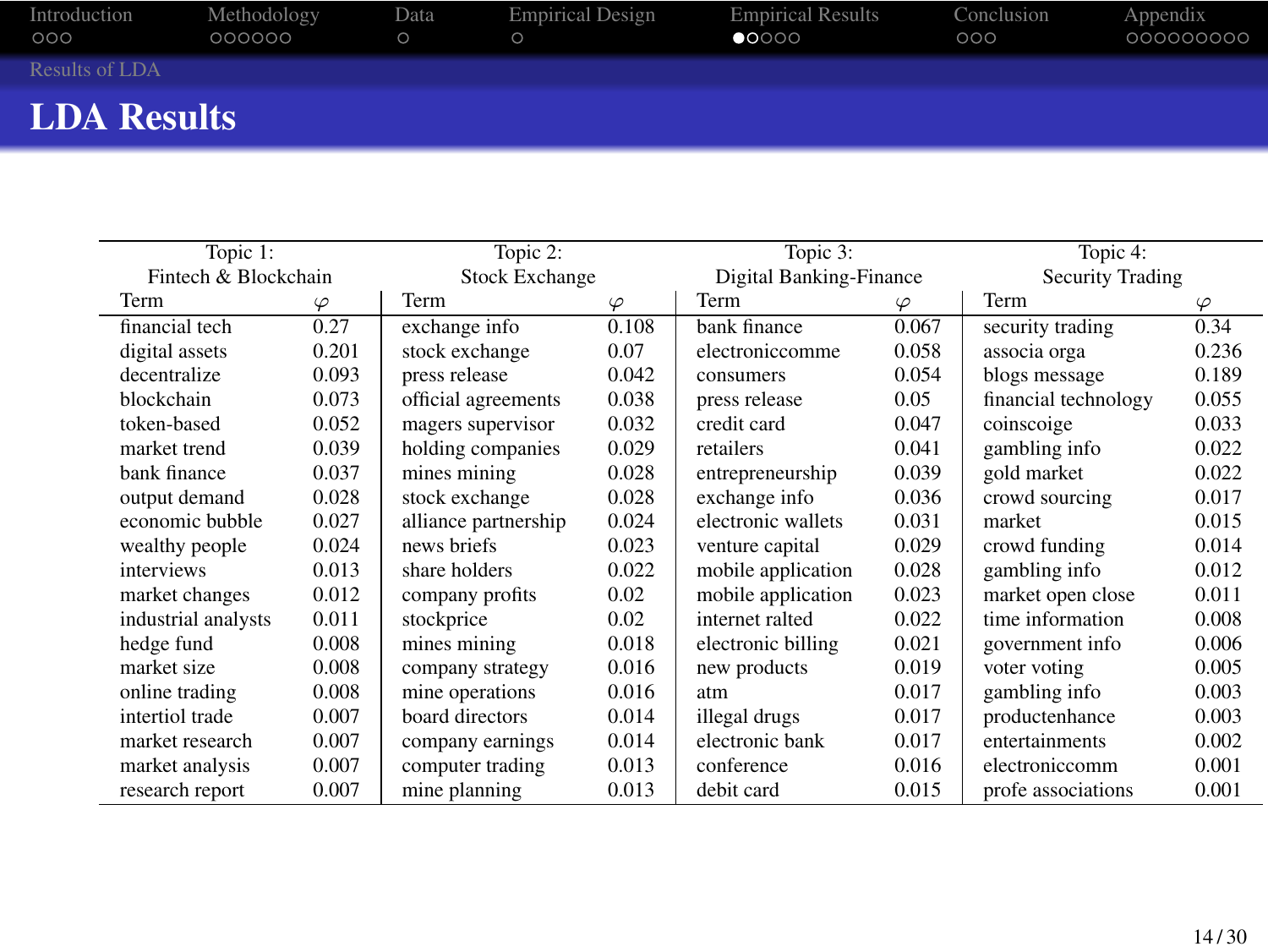| Topic 5                   |       | Topic 6                          |       | Topic 7                 |       |
|---------------------------|-------|----------------------------------|-------|-------------------------|-------|
| Central Bank & Regulation |       | Law & Tax Investigation          |       | <b>Computer Fintech</b> |       |
| Term<br>$\varphi$         |       | Term                             | φ     | Term                    | φ     |
| bank finance              | 0.095 | money laundering                 | 0.058 | financial technology    | 0.106 |
| central bank              | 0.081 | investigation                    | 0.049 | computer software       | 0.078 |
| bank finance agency       | 0.066 | fraud financial crime            | 0.041 | computer network        | 0.077 |
| bank finance regulation   | 0.056 | negative news                    | 0.04  | internet                | 0.066 |
| economic news             | 0.052 | law enforcement                  | 0.038 | cyber crime             | 0.049 |
| future                    | 0.05  | taxes taxation                   | 0.036 | cryptology info         | 0.048 |
| security law              | 0.038 | us federal government            | 0.034 | information security    | 0.037 |
| economic                  | 0.023 | exchange info                    | 0.029 | social networking       | 0.03  |
| regulation compliance     | 0.023 | hidden web                       | 0.028 | network security        | 0.028 |
| legislation               | 0.019 | financial crime counter measures | 0.027 | computer crime          | 0.024 |
| talk meeting              | 0.018 | litigation                       | 0.027 | malicious software      | 0.024 |
| derivative instruments    | 0.017 | special investigative forces     | 0.024 | online security privacy | 0.02  |
| european union            | 0.017 | arrests                          | 0.023 | digital signatures      | 0.019 |
| interest rate             | 0.017 | tax law                          | 0.021 | computer equipment      | 0.018 |
| deflation                 | 0.017 | cyber crime                      | 0.019 | computer programming    | 0.016 |
| public policy             | 0.017 | law court tribuls                | 0.019 | web programming         | 0.016 |
| government info           | 0.016 | lawyers                          | 0.019 | artificial intelligence | 0.014 |
| risk magement             | 0.015 | terrorism                        | 0.019 | computing it            | 0.013 |
| official approvals        | 0.014 | controlled substance crime       | 0.018 | network servers         | 0.013 |
| us president candidate    | 0.014 | criminal investigation           | 0.018 | cloud computing         | 0.012 |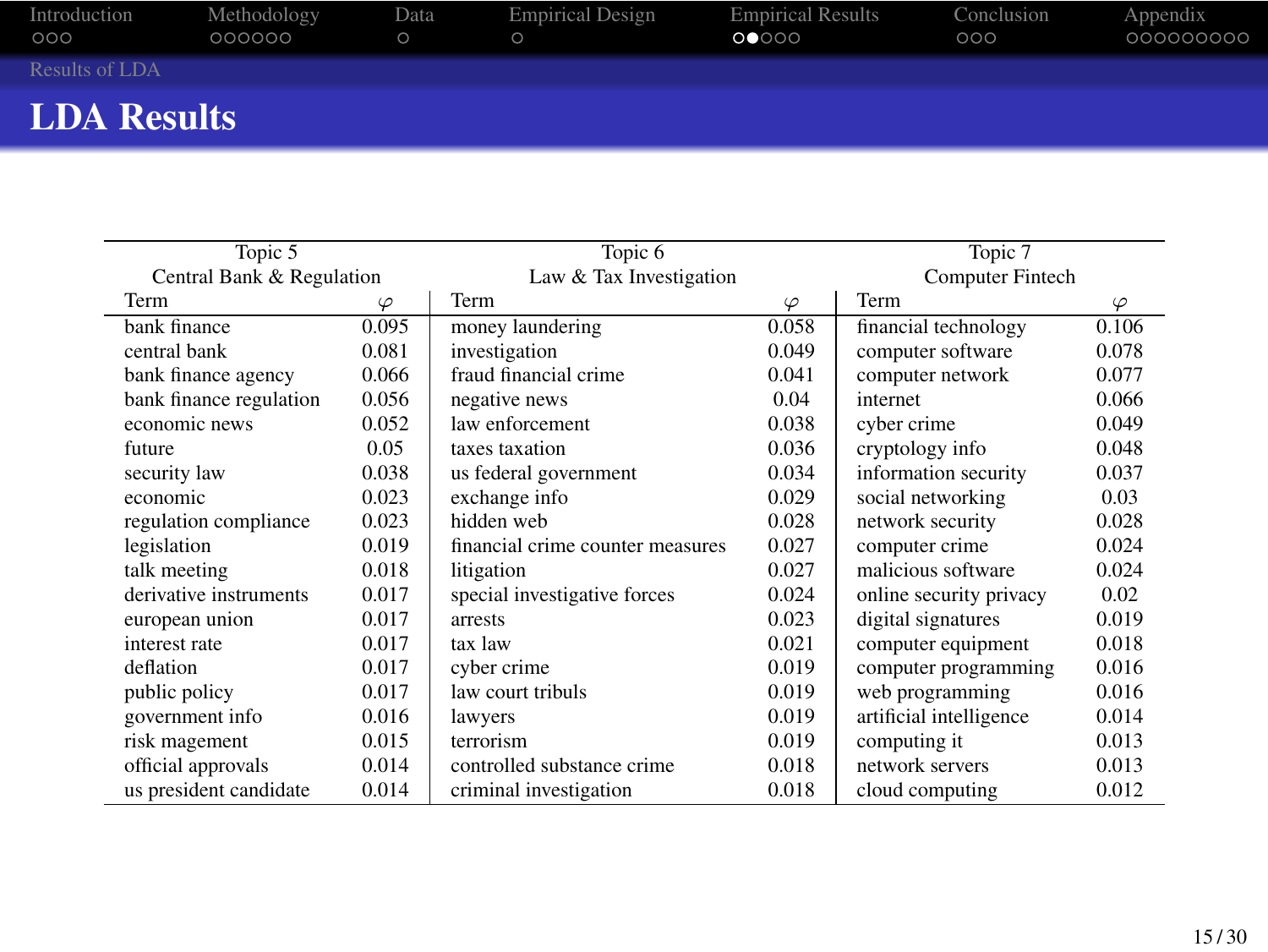





(b) Fintech Blockchain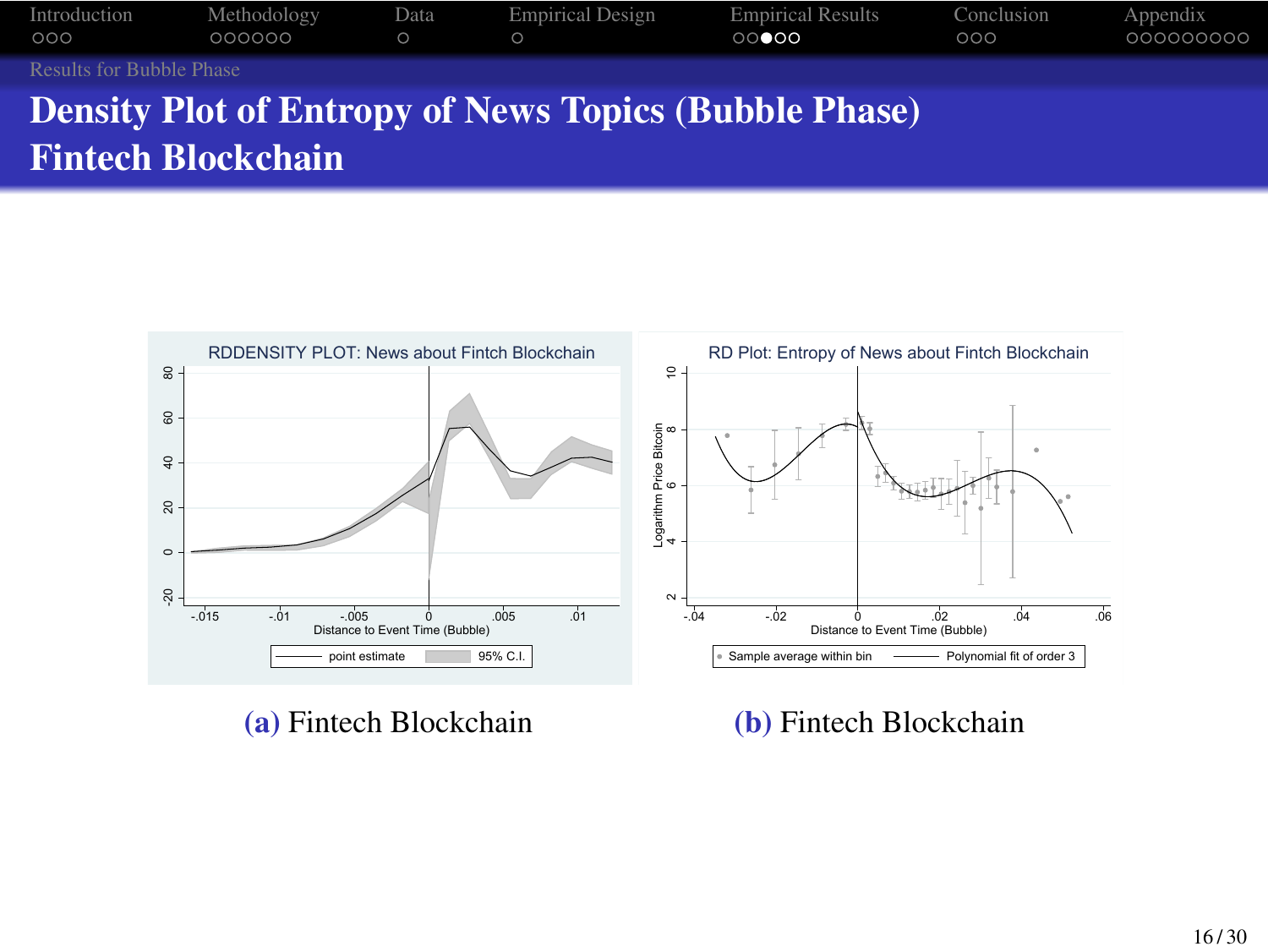



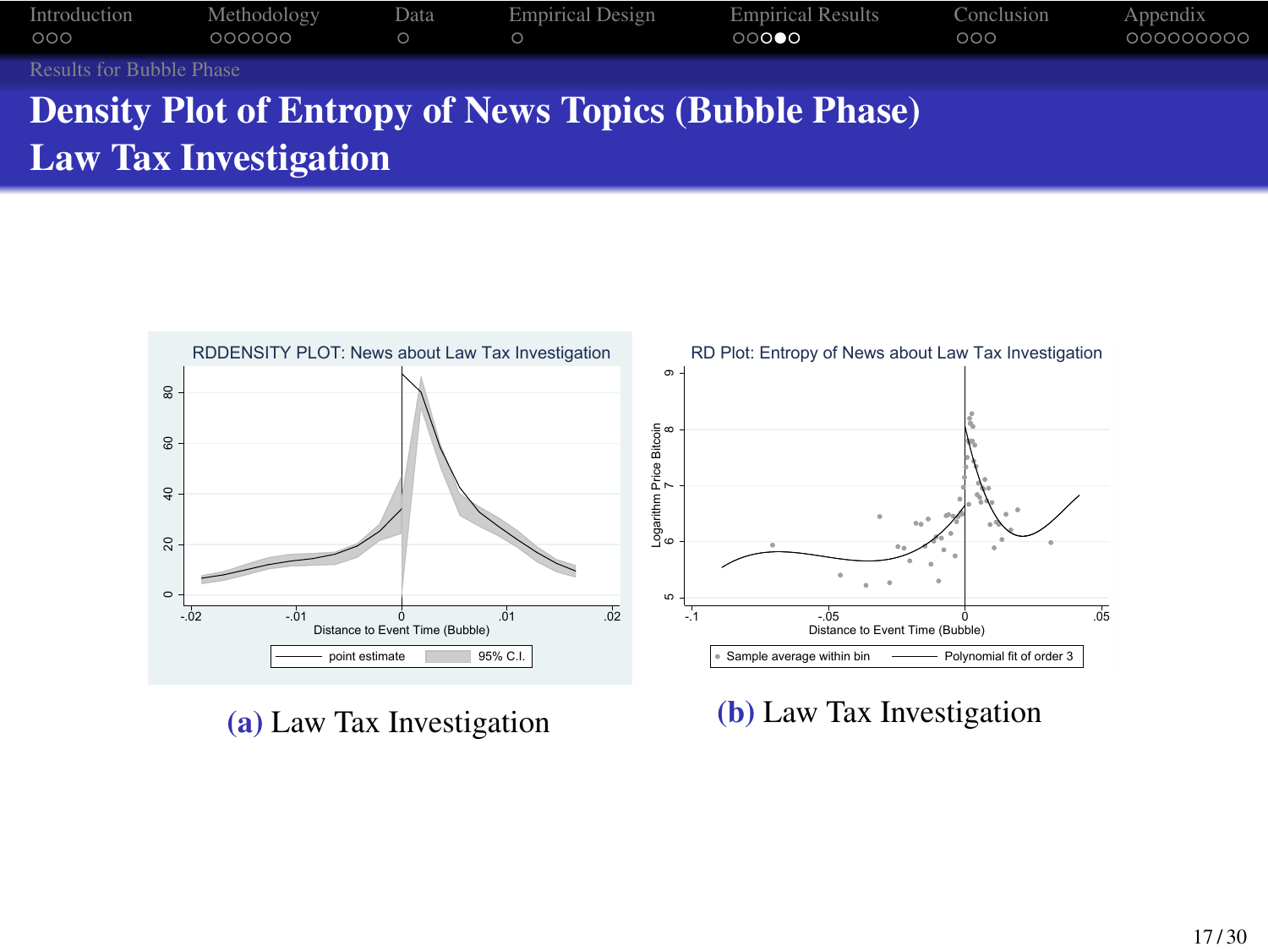#### Introduction Methodology Data Empirical Design Empirical Results Conclusion Appendix Introdu<br>000<br>Results

RD Design: Attention to News Article about Bitcoin (Bubble Phase) Sharp

|                     | (1)                | (2)                | (3)              | (4)              | (5)            |  |  |  |
|---------------------|--------------------|--------------------|------------------|------------------|----------------|--|--|--|
| Dependent           |                    |                    |                  |                  |                |  |  |  |
| Variable            | (Ln.Price Bitcoin) |                    |                  |                  |                |  |  |  |
| Running             |                    |                    |                  |                  |                |  |  |  |
| Variable            | CentralBank Regu   | Fintech blockchain | Law tax investig | Security trading | Stock exchange |  |  |  |
| Sharp:              |                    |                    |                  |                  |                |  |  |  |
| Conventional        | $0.486**$          | $0.485***$         | $1.201***$       | 0.177            | 0.0656         |  |  |  |
|                     | (0.159)            | (0.0740)           | (0.147)          | (0.135)          | (0.139)        |  |  |  |
| Bias-corrected      | $0.617***$         | 1.011              | $1.311***$       | $-0.0690$        | $0.322*$       |  |  |  |
|                     | (0.159)            | (0.154)            | (0.147)          | (0.135)          | (0.139)        |  |  |  |
| Robust              | $0.617**$          | 1.011              | $1.311***$       | $-0.0690$        | 0.322          |  |  |  |
|                     | (0.218)            | (0.198)            | (0.196)          | (0.179)          | (0.185)        |  |  |  |
| <b>Observations</b> | 1687               | 1687               | 1687             | 1687             | 1687           |  |  |  |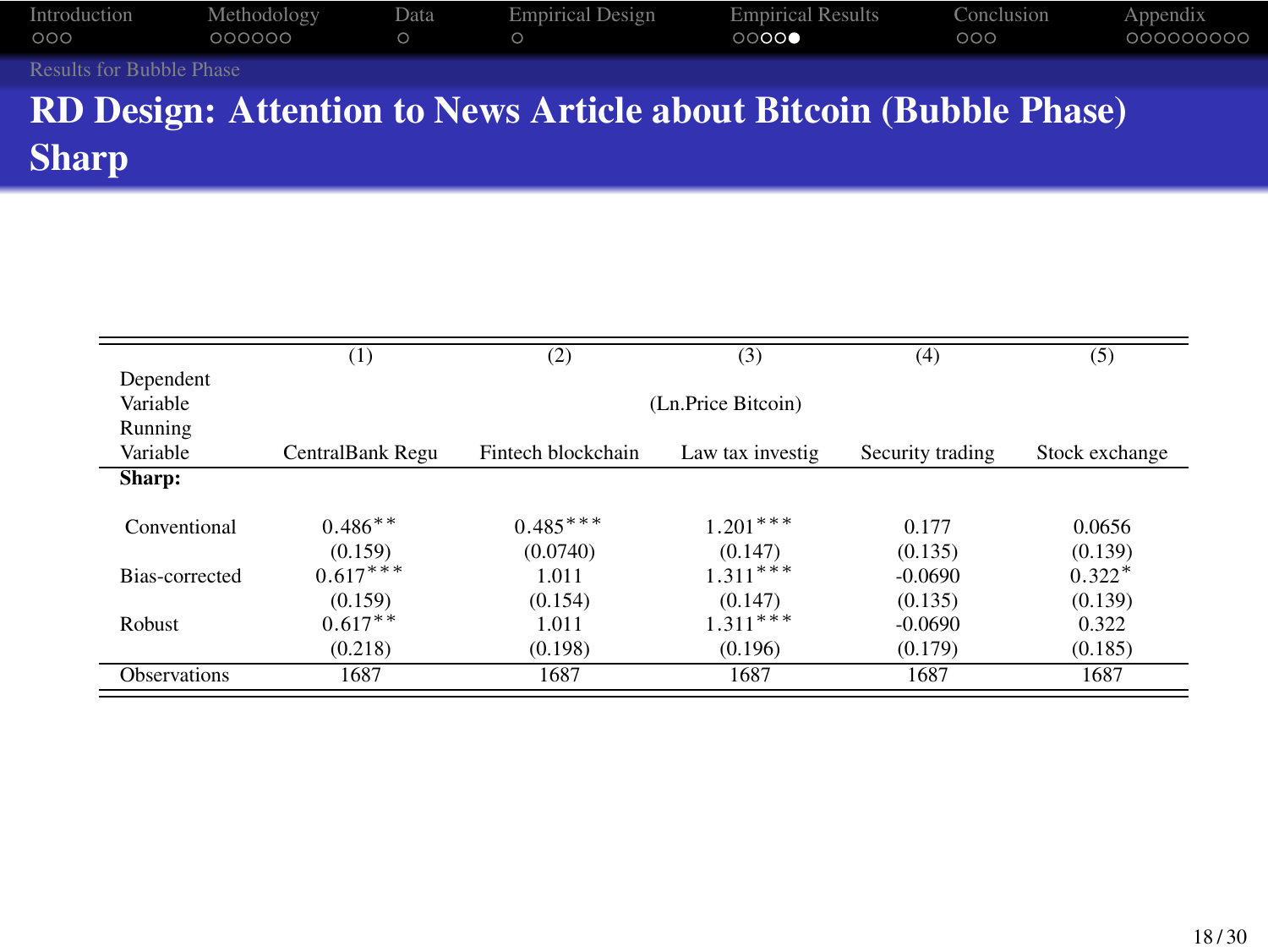- We design several experiments to analyse the effects of attention to Bitcoin in the news media.
- The "Causal Topics" provide potential explanations for changes in markets,
- Findings:
	- Before the bubble phase: application in Fintech attracted the attention of investors to this unregulated market
	- During the bubble phase: uncertainty surrounding the security of this currency led investors to exit the market and resulted in the bursting of the bubble.
	- After the bubble phase: An ongoing discussion focused on regulating crypto-currency is the main factor shaping this market.
- Future work: Issues related to causality analysis ("global" and "local" causality) on Volatility of Bitcoin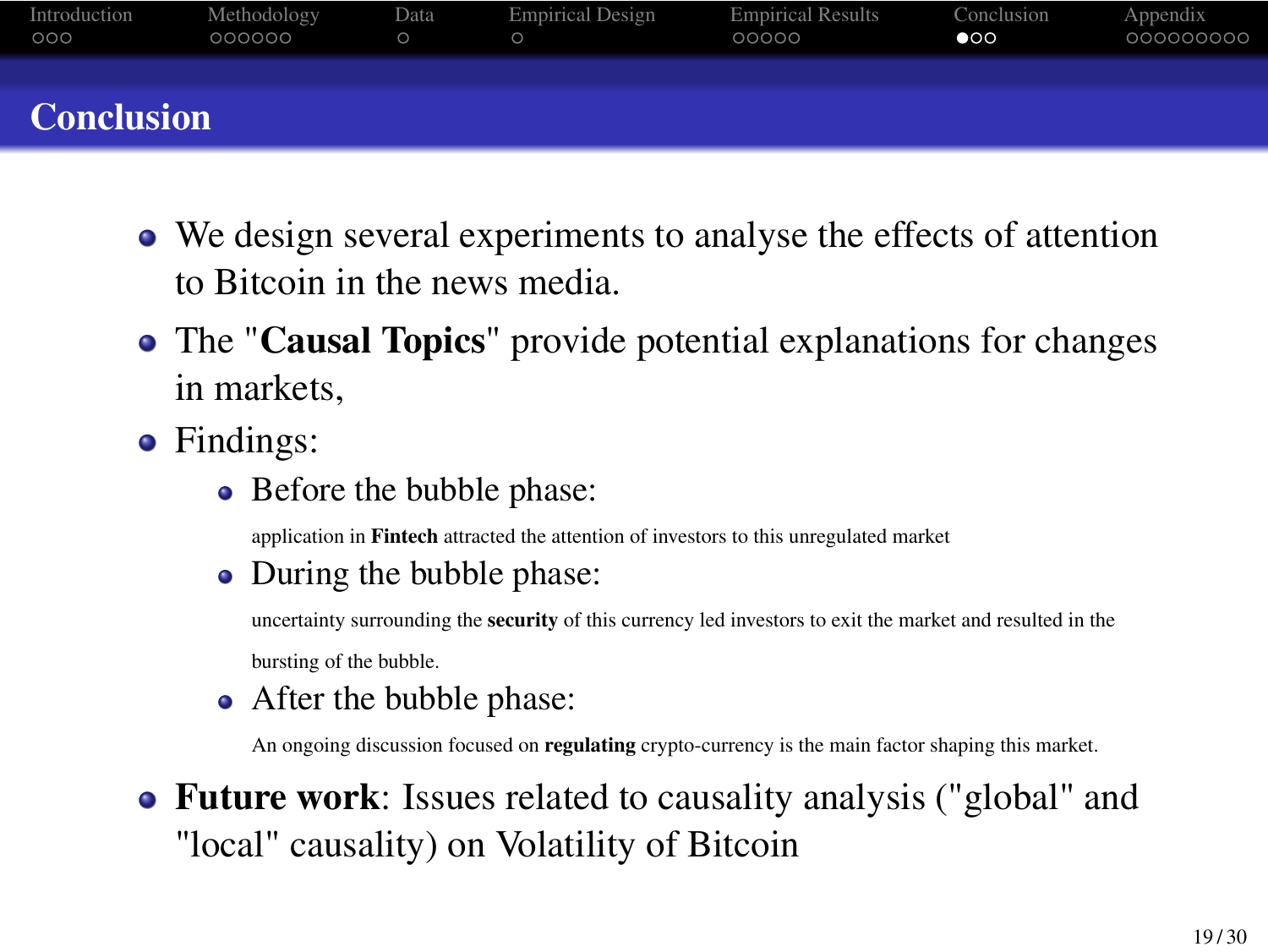| ပပပ               | <b>OOOOOO</b><br>O<br>O                                                                       | <b>OOOOO</b> | $\circ \bullet \circ$ | <u>oooooooo</u> |
|-------------------|-----------------------------------------------------------------------------------------------|--------------|-----------------------|-----------------|
|                   |                                                                                               |              |                       |                 |
| <b>References</b> |                                                                                               |              |                       |                 |
|                   |                                                                                               |              |                       |                 |
|                   | ì<br>Bandiera, O., Hansen, S., Prat, A., Sadun, R., 2017.                                     |              |                       |                 |
|                   |                                                                                               |              |                       |                 |
|                   | Ceo behavior and firm performance.<br>Technical Report. National Bureau of Economic Research. |              |                       |                 |
|                   |                                                                                               |              |                       |                 |
|                   | F<br>Blei, D.M., Ng, A.Y., Jordan, M.I., 2003.                                                |              |                       |                 |
|                   | Latent dirichlet allocation.                                                                  |              |                       |                 |
|                   | Journal of machine Learning research 3, 993-1022.                                             |              |                       |                 |
|                   | F<br>Budak, C., Goel, S., Rao, J.M., Zervas, G., 2014.                                        |              |                       |                 |
|                   | Do-not-track and the economics of third-party advertising.                                    |              |                       |                 |
|                   | Boston University, School of Management Research Paper 2505643.                               |              |                       |                 |
|                   | F<br>Cohen, L., Frazzini, A., 2008.                                                           |              |                       |                 |
|                   | Economic links and predictable returns.                                                       |              |                       |                 |
|                   | The Journal of Finance 63, 1977-2011.                                                         |              |                       |                 |
|                   | F<br>Diba, B.T., Grossman, H.I., 1988.                                                        |              |                       |                 |
|                   | The theory of rational bubbles in stock prices.                                               |              |                       |                 |
|                   | The Economic Journal 98, 746-754.                                                             |              |                       |                 |
|                   | Ē<br>Engelberg, J., Gao, P., 2011.                                                            |              |                       |                 |
|                   | In search of attention.                                                                       |              |                       |                 |
|                   | The Journal of Finance 66, 1461-1499.                                                         |              |                       |                 |
|                   | ĥ                                                                                             |              |                       |                 |
|                   | Giglio, S., Maggiori, M., Stroebel, J., 2016.                                                 |              |                       |                 |
|                   | No-bubble condition: Model-free tests in housing markets.                                     |              |                       |                 |
|                   | Econometrica 84, 1047-1091.                                                                   |              |                       |                 |
|                   | T.<br>Glasserman, P., Mamaysky, H., 2017.                                                     |              |                       |                 |
|                   | Does unusual news forecast market stress?                                                     |              |                       |                 |
|                   | Technical Report. working paper.                                                              |              |                       | 20/30           |
|                   |                                                                                               |              |                       |                 |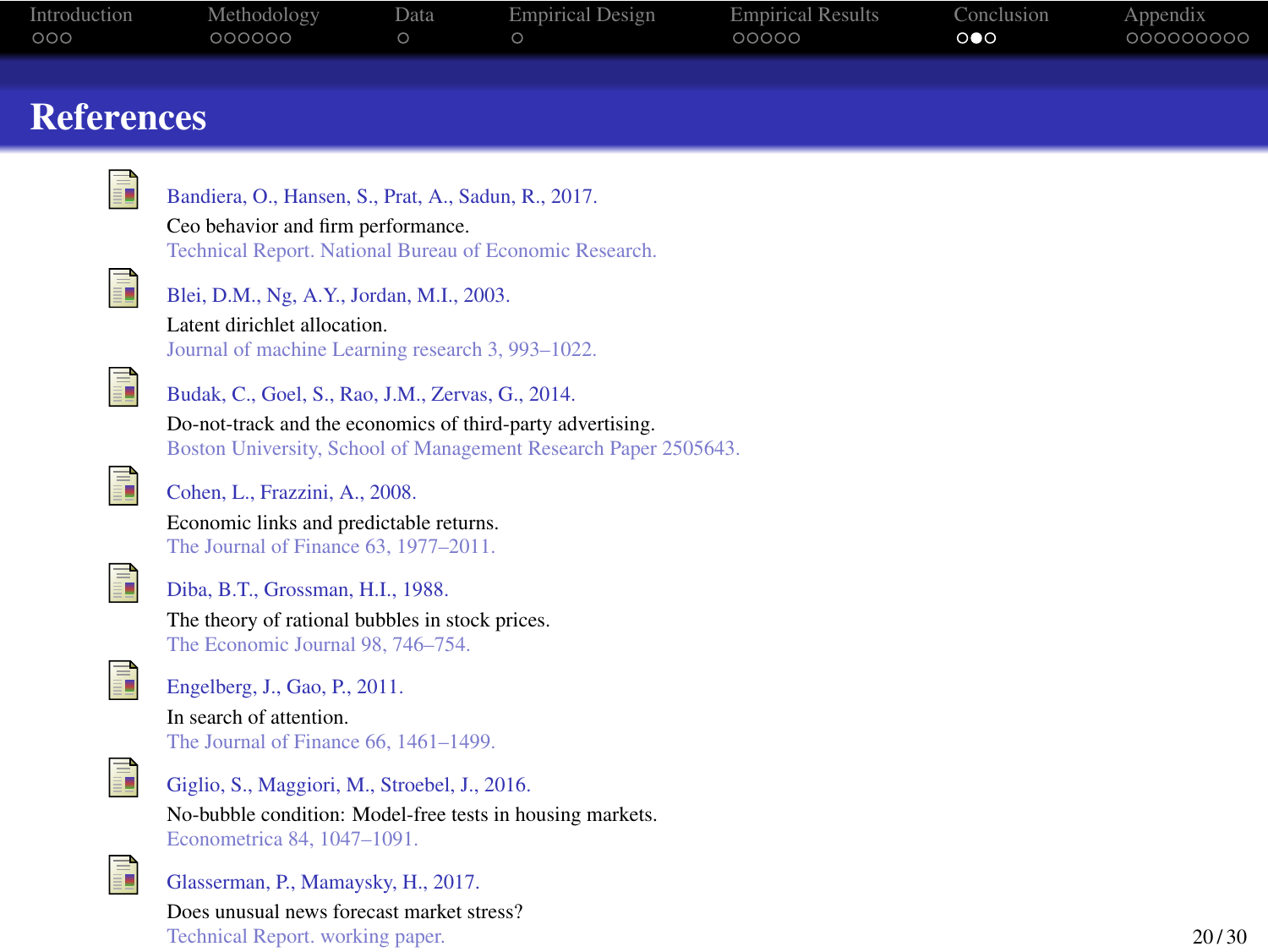

Thank you for your attention!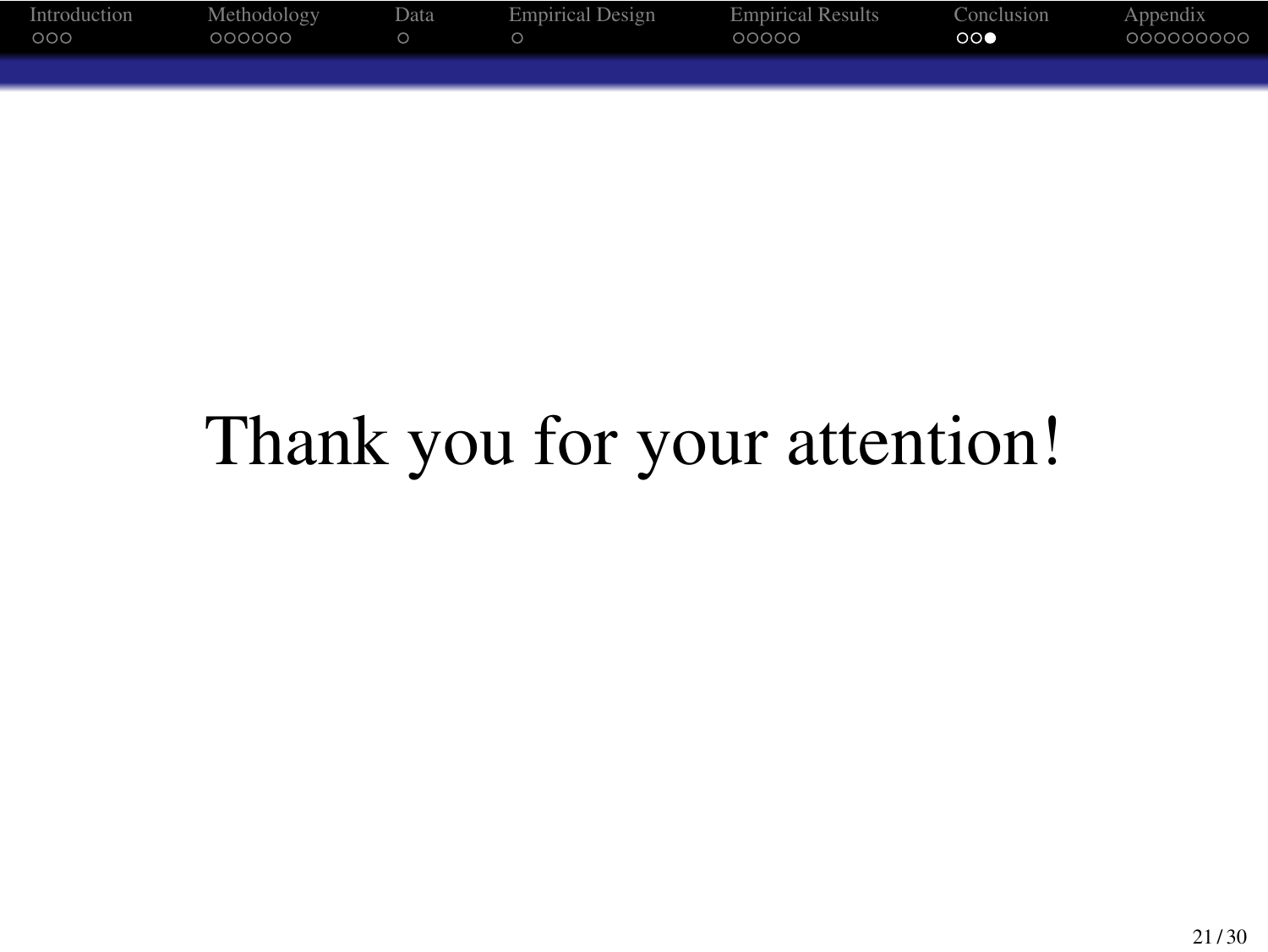

The document term matrix (DTM) is one of the most common formats for representing a text corpus(i.e. a collection of texts) in a bag-of-words format.

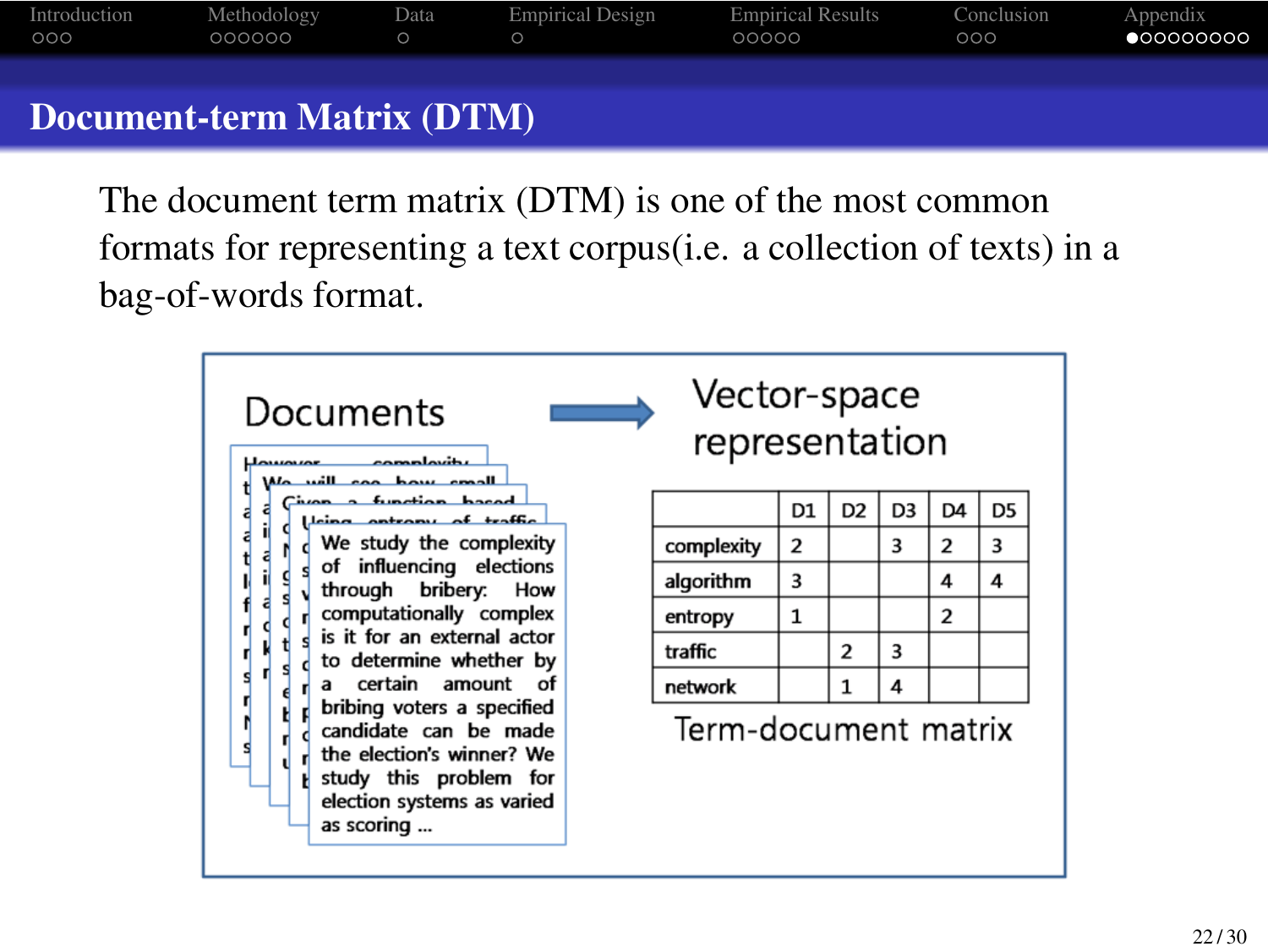

The Regression Discontinuity Design (RDD)

is a quasi-experimental technique where the assignment of the treatment and control is not random.

- Causal Relationship (LATE: the local average treatment effect)
- Forcing variable an assignment rule that one can use to assign individuals into treatment.
- Known cut-off

as a function of one or more continuous variables that generates a discontinuity in the treatment assignment.

#### • Validity Tests

No jump in outcome before treatment, No jumps in relevant covariates at cut off, No observations cannot be manipulate near the cutoff.

Exclude all news about Price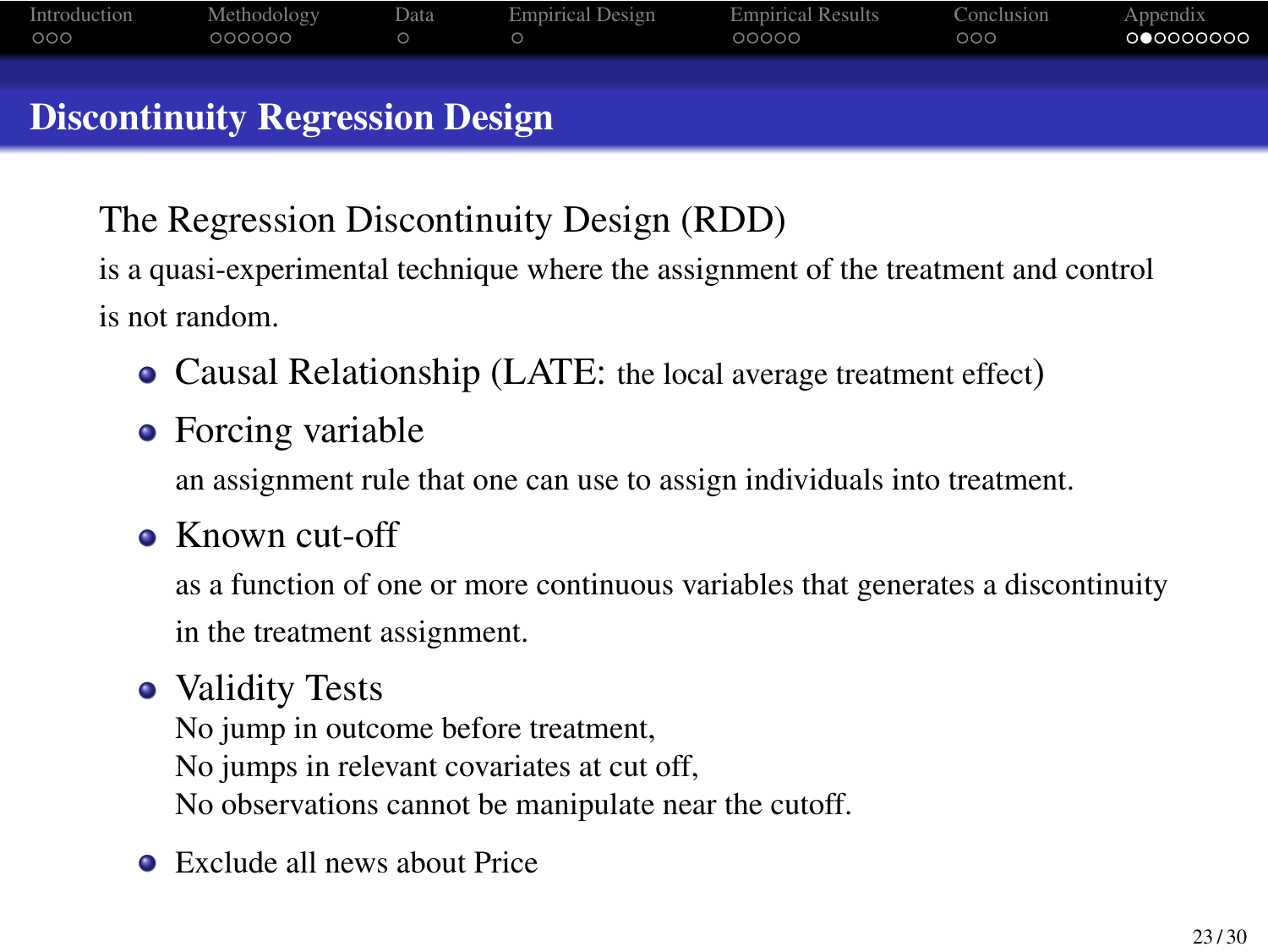

A simple model of RD design with single measured feature:

$$
y = a_0 + Df(x) + u,
$$

The dependent variable *y* at around the cut-off point:

$$
y^{-} \equiv \lim_{x \to \tilde{x}^{-}} E[y|x]
$$
 and  $y^{+} \equiv \lim_{x \to \tilde{x}^{+}} E[y|x]$ .

$$
\Delta(\varepsilon) = E[y|x = \tilde{x}^{-}] - E[y|x = \tilde{x}^{+}].
$$
  
=  $f(\tilde{x}^{-}) E[D|x = \tilde{x}^{-}] + f(\tilde{x}^{-}) E[D|x = \tilde{x}^{+}]$   
=  $f(\tilde{x}^{-}) p(\tilde{x}^{-}) + f(\tilde{x}^{-}) p(\tilde{x}^{+}).$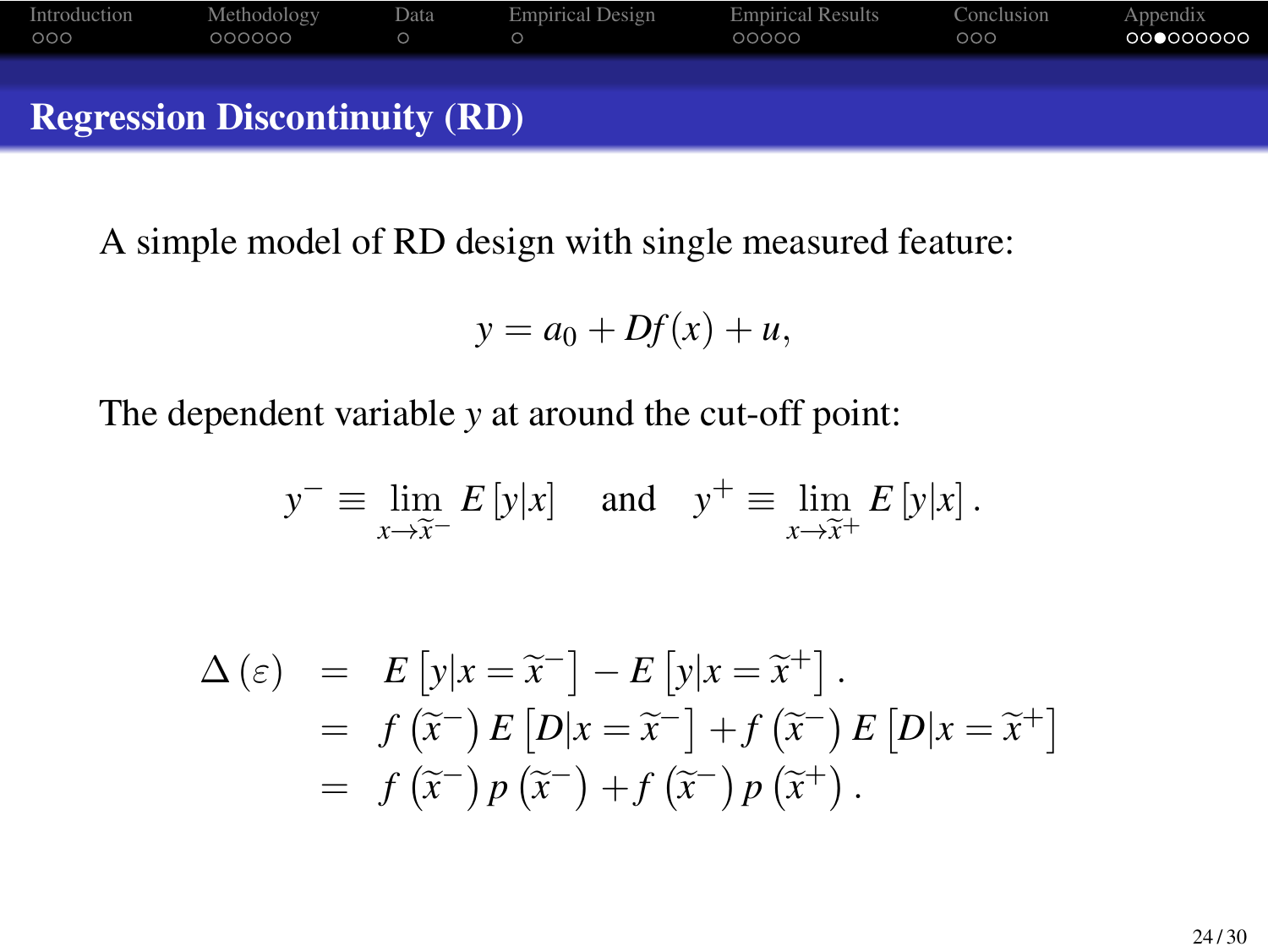Regression Discontinuity (RD) Continue

$$
\lim_{\varepsilon \to 0} \Delta(\varepsilon) = \lim_{\varepsilon \to 0} f(\widetilde{x}^-) p(\widetilde{x}^-) + f(\widetilde{x}^-) p(\widetilde{x}^+) \n= f(\widetilde{x}) (p^- - p^+).
$$

It leads to equation:

$$
f\left(\widetilde{x}\right) = \frac{y^- - y^+}{p^- - p^+}.
$$

- Fuzzy design: *p*<sup>−</sup> *− p*<sup>+</sup>  $\neq$  1,
- Sharp RD design: *p <sup>−</sup> − p* <sup>+</sup> = 1.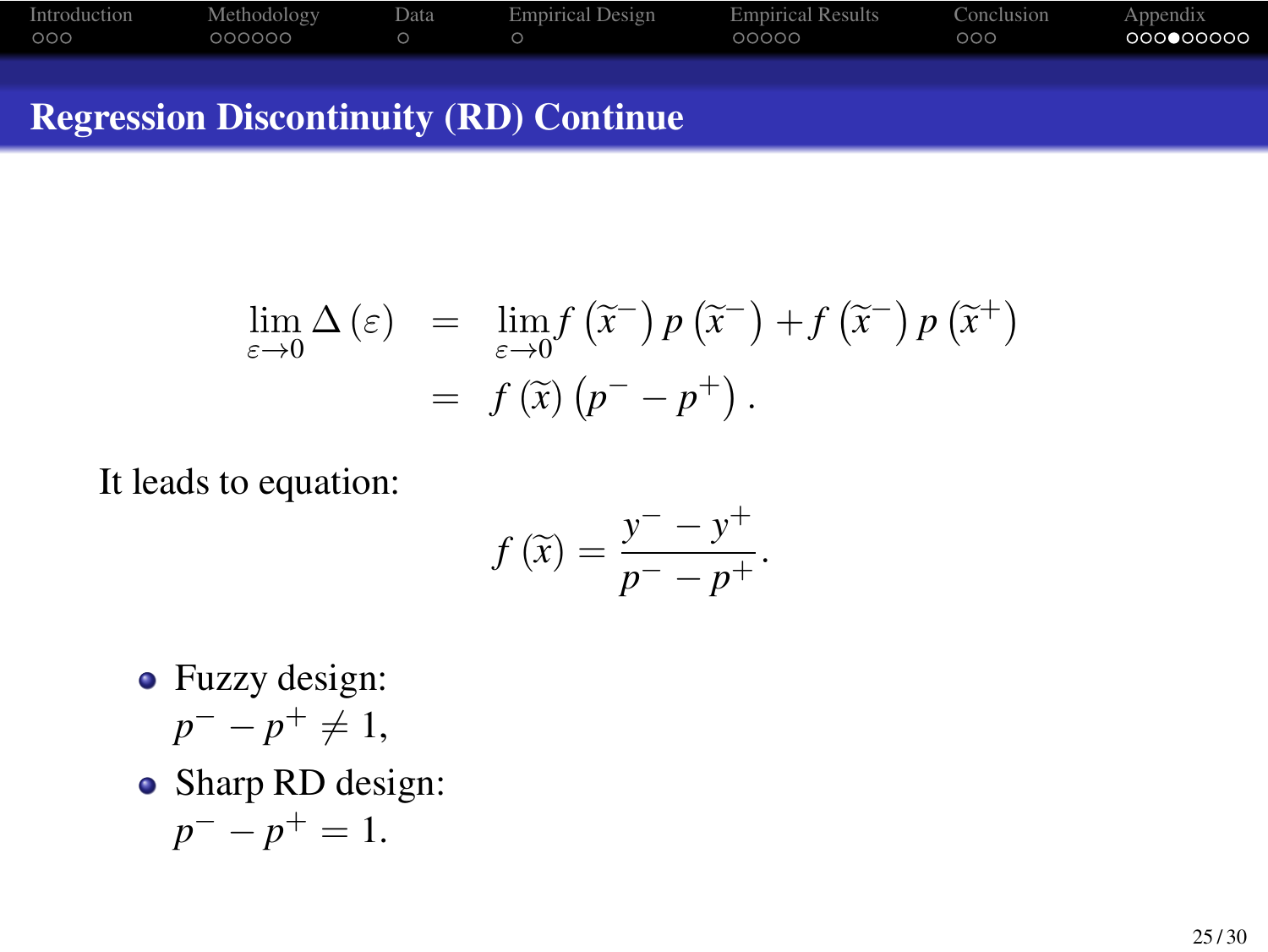

#### Figure: The Procedure of Creating Time Series of Topics



This figure presents the procedure of creating a daily time series of topics. The LDA method uses the Term-Document matrix<br>and extracts the given number of topics. The later step aggregates the entropy of topics on a daily *series of topics.*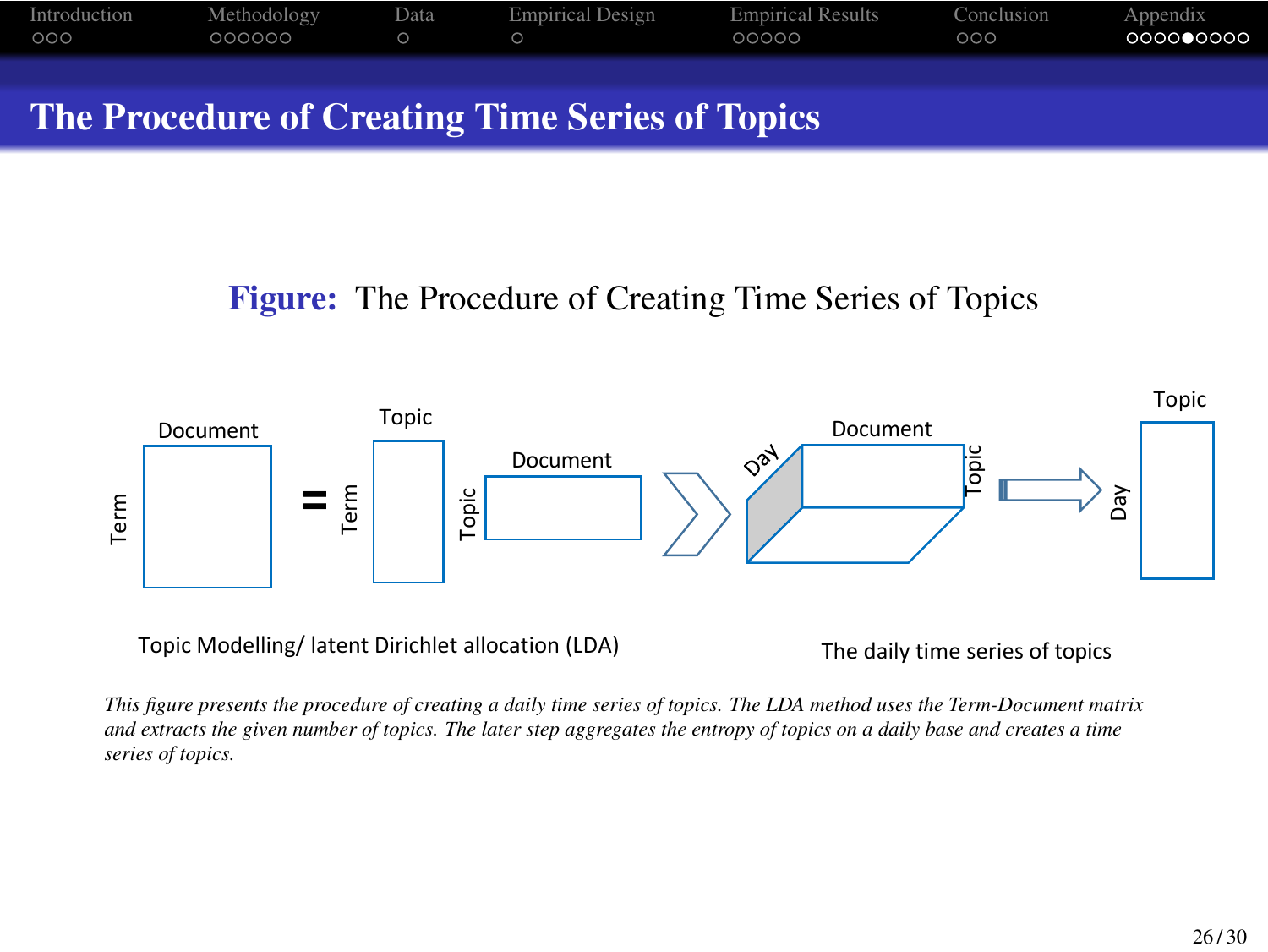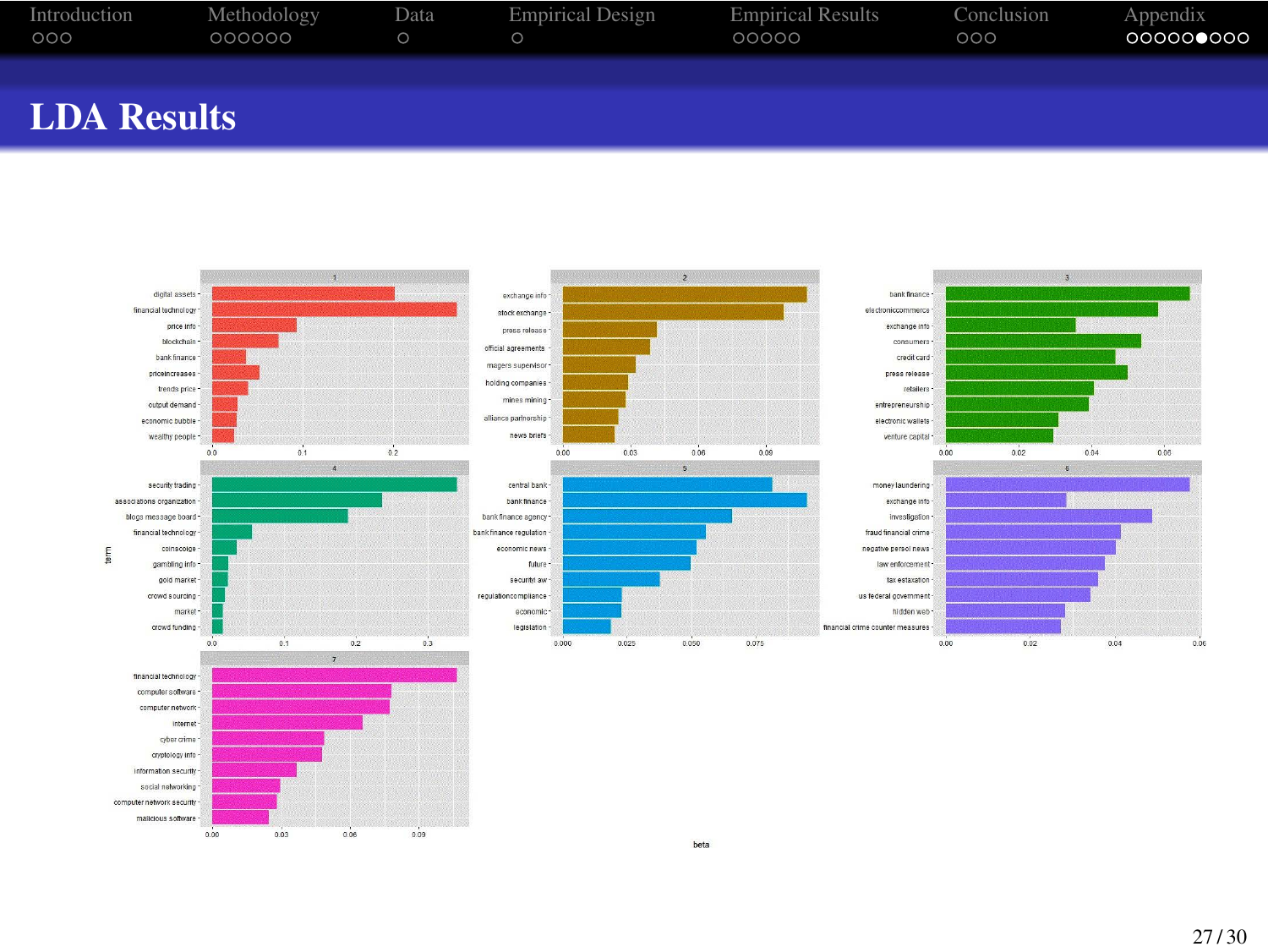#### Falsification Test of RD Design: Bubble Phase

Assumption 1:

Assignment occurs through a known and measured deterministic decision rule,

• Assumption 2:

Probability of assignment jumps at cut-off,

• Assumption 3:

Local continuity.

|                                | <b>Robust Effect</b> | Robust P-value | <b>Conventional Effect</b> | Conventional P-value |
|--------------------------------|----------------------|----------------|----------------------------|----------------------|
| <b>Bank Finance Electronic</b> | $-14.779$            |                | 37.735                     | .70342               |
| <b>Central Bank Reguation</b>  | 21.973               | .64856         | 20.933                     | .26165               |
| <b>Computer Fintech</b>        | 111.113              | .01016         | 92.544                     | .00024               |
| Fintech blockchain             | 29.409               | .03982         | 33.51                      | .86314               |
| Law tax investigation          | 35.948               | .15534         | 34.194                     |                      |
| Security trading               | 63.872               | .53353         | 65.39                      | .14893               |
| Stock exchange                 | 36.234               | .12139         | 36.898                     |                      |

This table represents the results of manipulation tests by using local polynomial density functions. The null hypothesis of this<br>test is that there is a discontinuity in running values. The P-value above 0.05 indicates the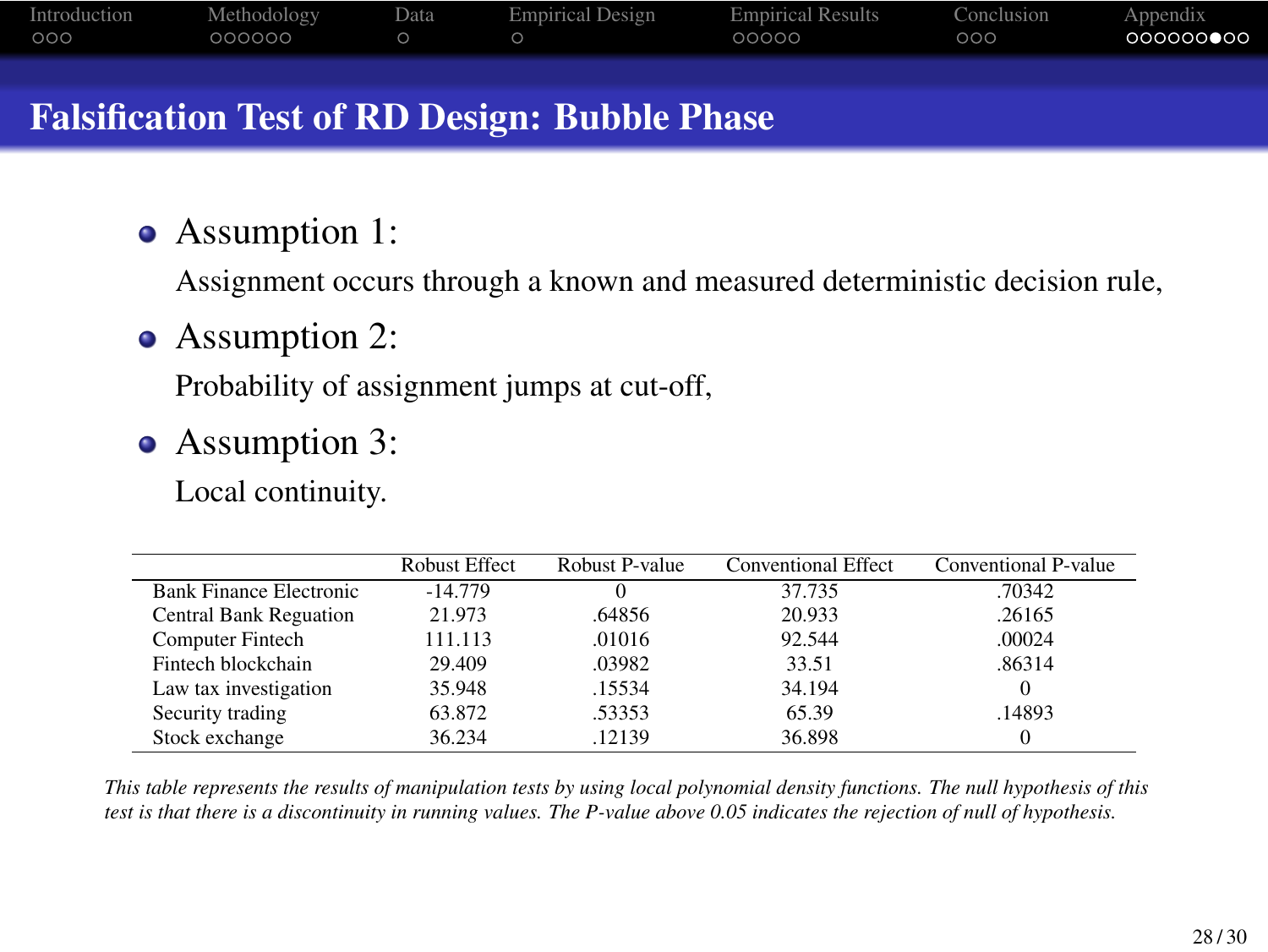RD Design: Attention to News Article about Bitcoin (Bubble Phase) Fuzzy

|                     | (1)              | (2)                | (3)                | (4)              | (5)            |
|---------------------|------------------|--------------------|--------------------|------------------|----------------|
| Dependent           |                  |                    |                    |                  |                |
| Variable            |                  |                    | (Ln.Price Bitcoin) |                  |                |
| Running             |                  |                    |                    |                  |                |
| Variable            | CentralBank Regu | Fintech blockchain | Law tax investig   | Security trading | Stock exchange |
| Fuzzy:              |                  |                    |                    |                  |                |
| <b>First Stage</b>  |                  |                    |                    |                  |                |
| Conventional        | $-.1211***$      | $.3065***$         | $.3703*$           | $-.0375***$      | $.1543*$       |
|                     | (.0547)          | (.0768)            | (.063)             | (.035)           | (.0632)        |
| Robust              | $-.0269$         | $.2276***$         | .0776              | $-.051$          | $-.0681$       |
|                     | (.0863)          | (.1137)            | (.0979)            | (.0483)          | (.0931)        |
| Second Stage        |                  |                    |                    |                  |                |
| Conventional        | 2.979            | $6.982**$          | $2.622***$         | 7.585            | 0.718          |
|                     | (2.472)          | (4.616)            | (0.574)            | (7.233)          | (1.409)        |
| Bias-corrected      | 1.946            | 3.642              | $2.354***$         | 0.252            | $-1.245$       |
|                     | (2.472)          | (2.408)            | (0.574)            | (7.233)          | (1.409)        |
| Robust              | 1.946            | 3.642              | $2.354**$          | 0.252            | $-1.245$       |
|                     | (3.694)          | (3.796)            | (0.887)            | (10.26)          | (2.049)        |
| <b>Observations</b> | 1687             | 1687               | 1687               | 1687             | 1687           |
|                     |                  |                    |                    |                  |                |